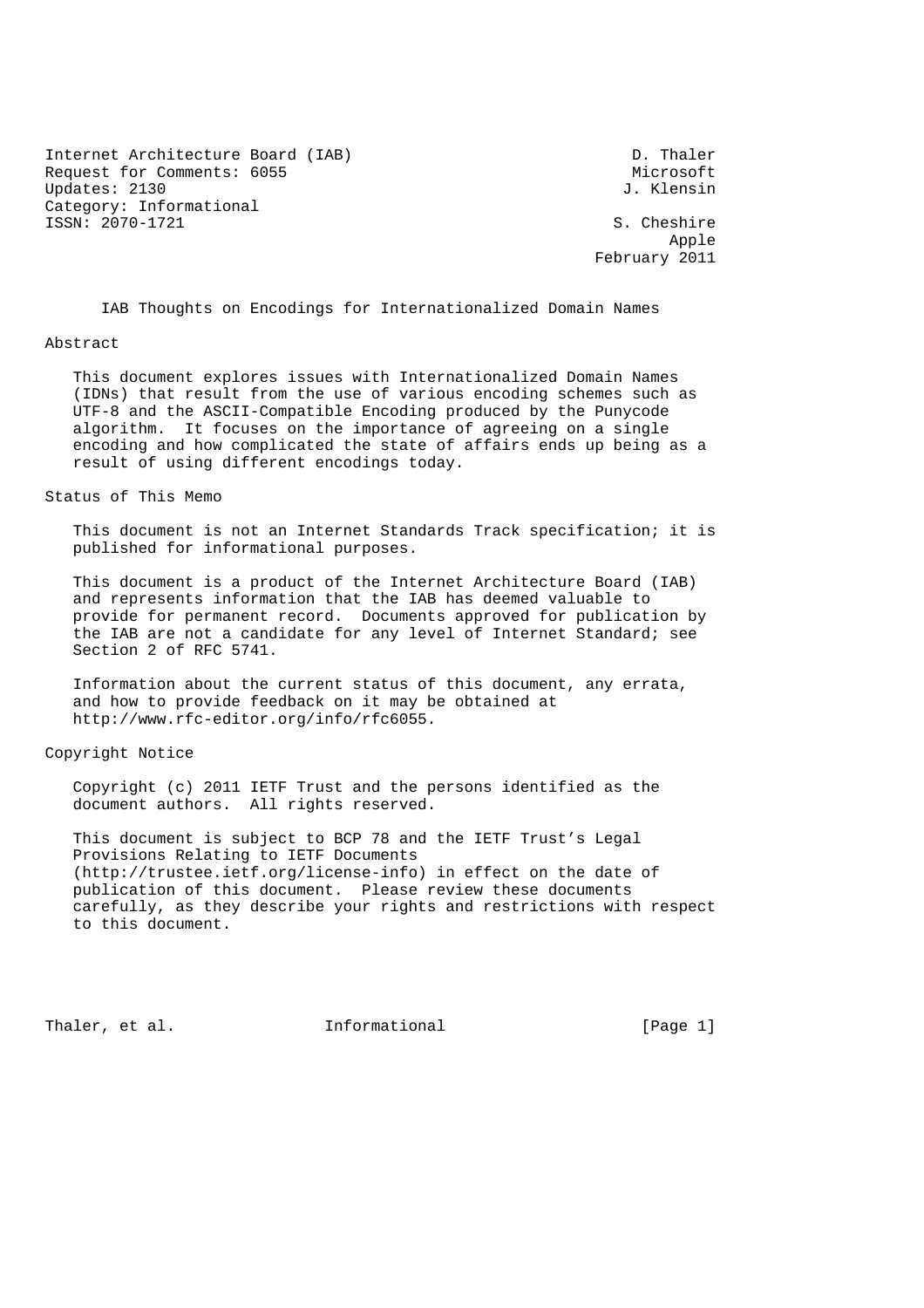Table of Contents

| 3. Use of Non-ASCII in DNS 10             |  |
|-------------------------------------------|--|
|                                           |  |
|                                           |  |
| 5. Security Considerations 18             |  |
|                                           |  |
| 7. IAB Members at the Time of Approval 19 |  |
|                                           |  |
| 8.1. Normative References 20              |  |
| 8.2. Informative References 20            |  |
|                                           |  |

#### 1. Introduction

 The goal of this document is to explore what can be learned from some current difficulties in implementing Internationalized Domain Names (IDNs).

 A domain name consists of a sequence of labels, conventionally written separated by dots. An IDN is a domain name that contains one or more labels that, in turn, contain one or more non-ASCII characters. Just as with plain ASCII domain names, each IDN label must be encoded using some mechanism before it can be transmitted in network packets, stored in memory, stored on disk, etc. These encodings need to be reversible, but they need not store domain names the same way humans conventionally write them on paper. For example, when transmitted over the network in DNS packets, domain name labels are \*not\* separated with dots.

 Internationalized Domain Names for Applications (IDNA), discussed later in this document, is the standard that defines the use and coding of internationalized domain names for use on the public Internet [RFC5890]. An earlier version of IDNA [RFC3490] is now being phased out. Except where noted, the two versions are approximately the same with regard to the issues discussed in this document. However, some explanations appeared in the earlier documents that were no longer considered useful when the later revision was created; they are quoted here from the documents in which they appear. In addition, the terminology of the two versions differ somewhat; this document reflects the terminology of the current version.

 Unicode [Unicode] is a list of characters (including non-spacing marks that are used to form some other characters), where each character is assigned an integer value, called a code point. In

Thaler, et al. 1nformational 1999 [Page 2]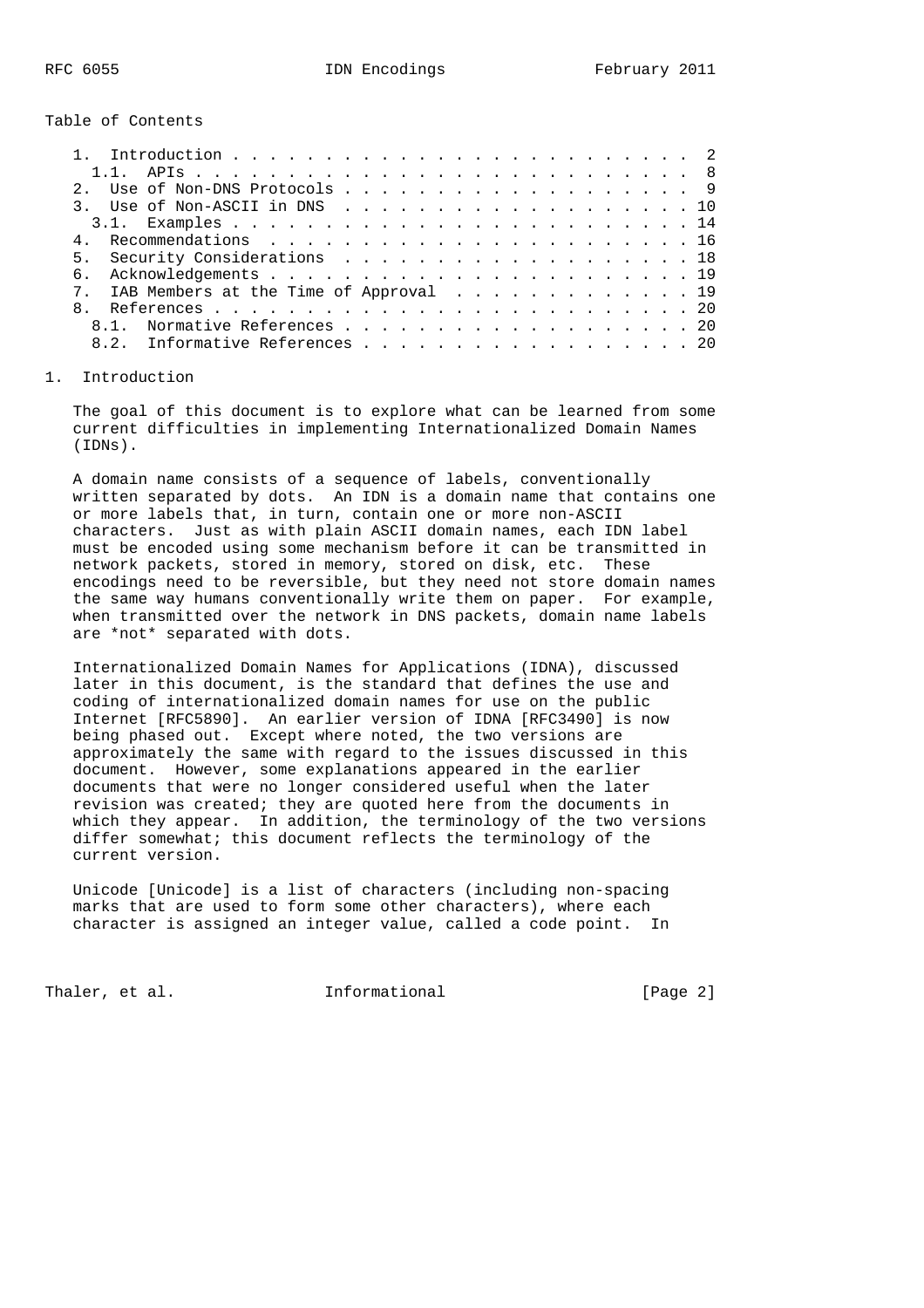simple terms a Unicode string is a string of integer code point values in the range 0 to 1,114,111 (10FFFF in base 16). These integer code points must be encoded using some mechanism before they can be transmitted in network packets, stored in memory, stored on disk, etc. Some common ways of encoding these integer code point values in computer systems include UTF-8, UTF-16, and UTF-32. In addition to the material below, those forms and the tradeoffs among them are discussed in Chapter 2 of The Unicode Standard [Unicode].

 UTF-8 is a mechanism for encoding a Unicode code point in a variable number of 8-bit octets, where an ASCII code point is preserved as-is. Those octets encode a string of integer code point values, which represent a string of Unicode characters. The authoritative definition of UTF-8 is in Sections 3.9 and 3.10 of The Unicode Standard [Unicode], but a description of UTF-8 encoding can also be found in RFC 3629 [RFC3629]. Descriptions and formulae can also be found in Annex D of ISO/IEC 10646-1 [10646].

 UTF-16 is a mechanism for encoding a Unicode code point in one or two 16-bit integers, described in detail in Sections 3.9 and 3.10 of The Unicode Standard [Unicode]. A UTF-16 string encodes a string of integer code point values that represent a string of Unicode characters.

 UTF-32 (formerly UCS-4), also described in Sections 3.9 and 3.10 of The Unicode Standard [Unicode], is a mechanism for encoding a Unicode code point in a single 32-bit integer. A UTF-32 string is thus a string of 32-bit integer code point values, which represent a string of Unicode characters.

 Note that UTF-16 results in some all-zero octets when code points occur early in the Unicode sequence, and UTF-32 always has all-zero octets.

 IDNA specifies validity of a label, such as what characters it can contain, relationships among them, and so on, in Unicode terms. Valid labels can be in either "U-label" or "A-label" form, with the appropriate one determined by particular protocols or by context. U-label form is a direct representation of the Unicode characters using one of the encoding forms discussed above. This document discusses UTF-8 strings in many places. While all U-labels can be represented by UTF-8 strings, not all UTF-8 strings are valid U-labels (see Section 2.3.2 of the IDNA Definitions document [RFC5890] for a discussion of these distinctions). A-label form uses a compressed, ASCII-compatible encoding (an "ACE" in IDNA and other terminology) produced by an algorithm called Punycode. U-labels and

Thaler, et al. The Informational Thaler, et al.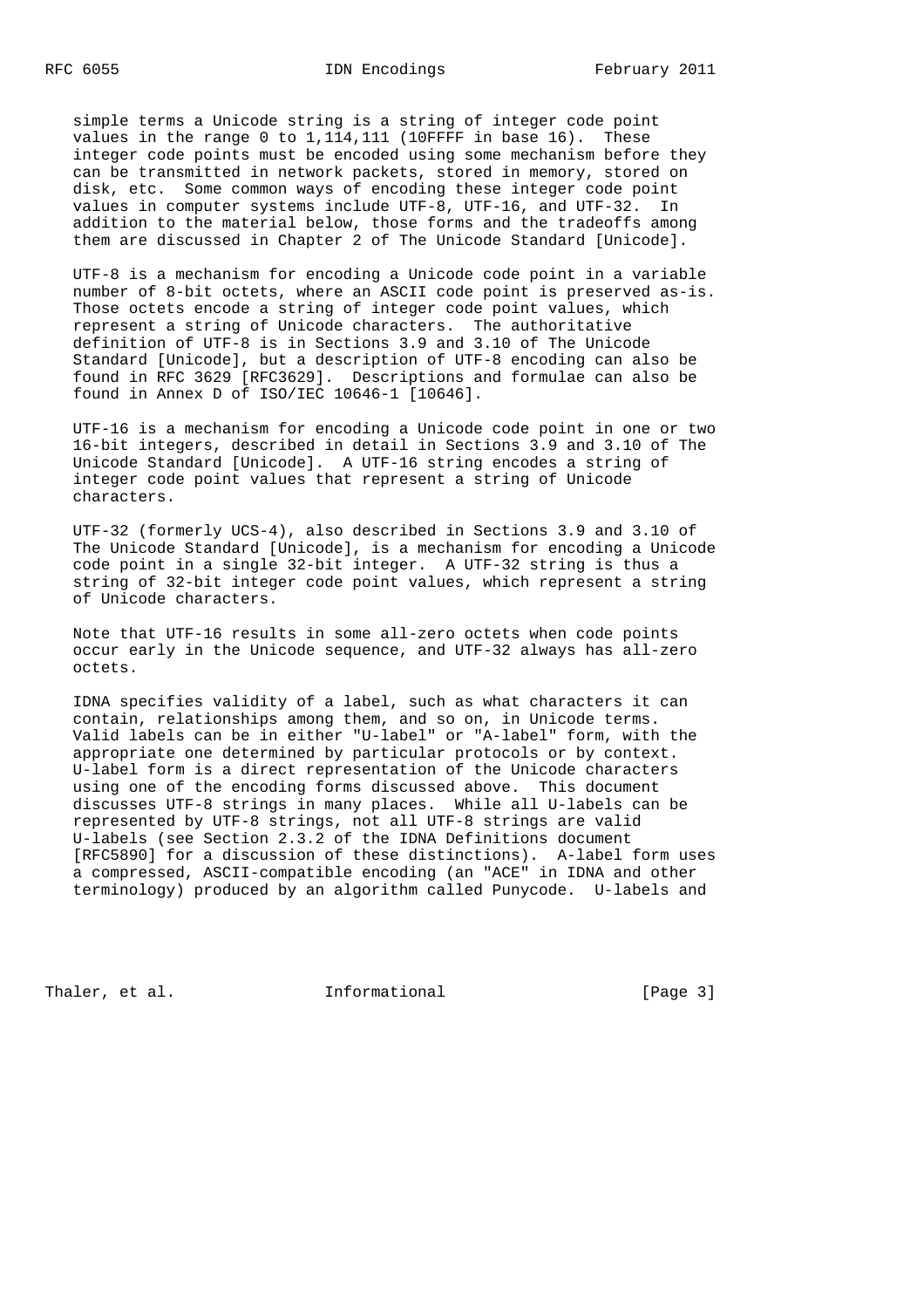A-labels are duals of each other: transformations from one to the other do not lose information. The transformation mechanisms are specified in the IDNA Protocol document [RFC5891].

 Punycode [RFC3492] is thus a mechanism for encoding a Unicode string in an ASCII-compatible encoding, i.e., using only letters, digits, and hyphens from the ASCII character set. When a Unicode label that is valid under the IDNA rules (a U-label) is encoded with Punycode for IDNA purposes, it is prefixed with "xn--"; the result is called an A-label. The prefix convention assumes that no other DNS labels (at least no other DNS labels in IDNA-aware applications) are allowed to start with these four characters. Consequently, when A-label encoding is assumed, any DNS labels beginning with "xn--" now have a different meaning (the Punycode encoding of a label containing one or more non-ASCII characters) or no defined meaning at all (in the case of labels that are not IDNA-compliant, i.e., are not well-formed A-labels).

 ISO-2022-JP [RFC1468] is a mechanism for encoding a string of ASCII and Japanese characters, where an ASCII character is preserved as-is. ISO-2022-JP is stateful: special sequences are used to switch between character coding tables. As a result, if there are lost or mangled characters in a character stream, it is extremely difficult to recover the original stream after such a lost character encoding shift.

 Comparison of Unicode strings is not as easy as comparing ASCII strings. First, there are a multitude of ways to represent a string of Unicode characters. Second, in many languages and scripts, the actual definition of "same" is very context-dependent. Because of this, comparison of two Unicode strings must take into account how the Unicode strings are encoded. Regardless of the encoding, however, comparison cannot simply be done by comparing the encoded Unicode strings byte by byte. The only time that is possible is when the strings are both mapped into some canonical form and encoded the same way.

 In 1996 the IAB sponsored a workshop on character sets and encodings [RFC2130]. This document adds to that discussion and focuses on the importance of agreeing on a single encoding and how complicated the state of affairs ends up being as a result of using different encodings today.

 Different applications, APIs, and protocols use different encoding schemes today. Many of them were originally defined to use only ASCII. Internationalizing Domain Names in Applications (IDNA) [RFC5890] defines a mechanism that requires changes to applications, but in an attempt not to change APIs or servers, specifies that the

Thaler, et al. 1nformational [Page 4]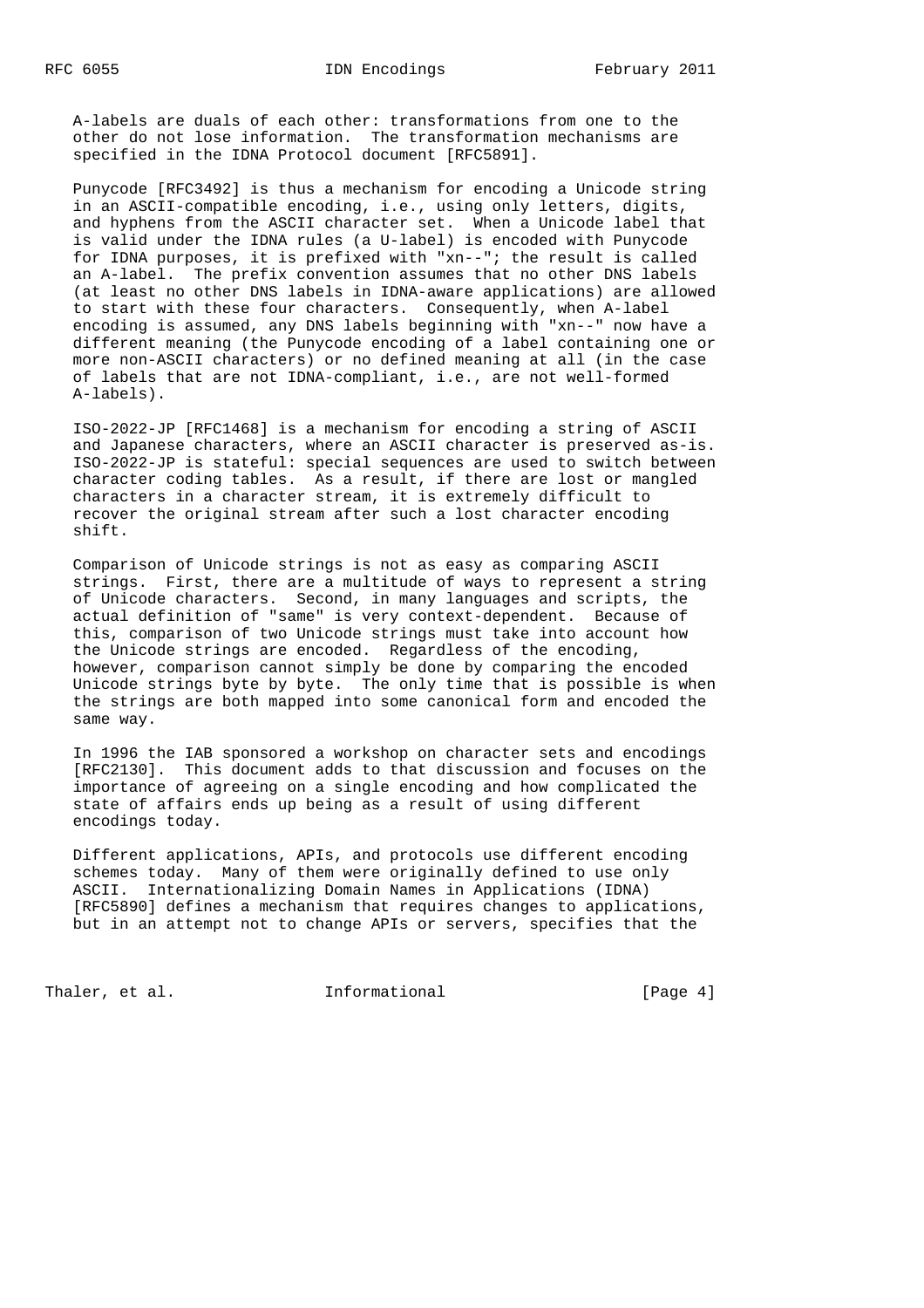A-label format is to be used in many contexts. In some ways this could be seen as not changing the existing APIs, in the sense that the strings being passed to and from the APIs are still apparently ASCII strings. In other ways it is a very profound change to the existing APIs, because while those strings are still syntactically valid ASCII strings, they no longer mean the same thing that they used to. What looks like a plain ASCII string to one piece of software or library could be seen by another piece of software or library (with the application of out-of-band information) to be in fact an encoding of a Unicode string.

Section 1.3 of the original IDNA specification [RFC3490] states:

 The IDNA protocol is contained completely within applications. It is not a client-server or peer-to-peer protocol: everything is done inside the application itself. When used with a DNS resolver library, IDNA is inserted as a "shim" between the application and the resolver library. When used for writing names into a DNS zone, IDNA is used just before the name is committed to the zone.

 Figure 1 depicts a simplistic architecture that a naive reader might assume from the paragraph quoted above. (A variant of this same picture appears in Section 6 of the original IDNA specification [RFC3490], further strengthening this assumption.)

Thaler, et al. The Informational (Page 5)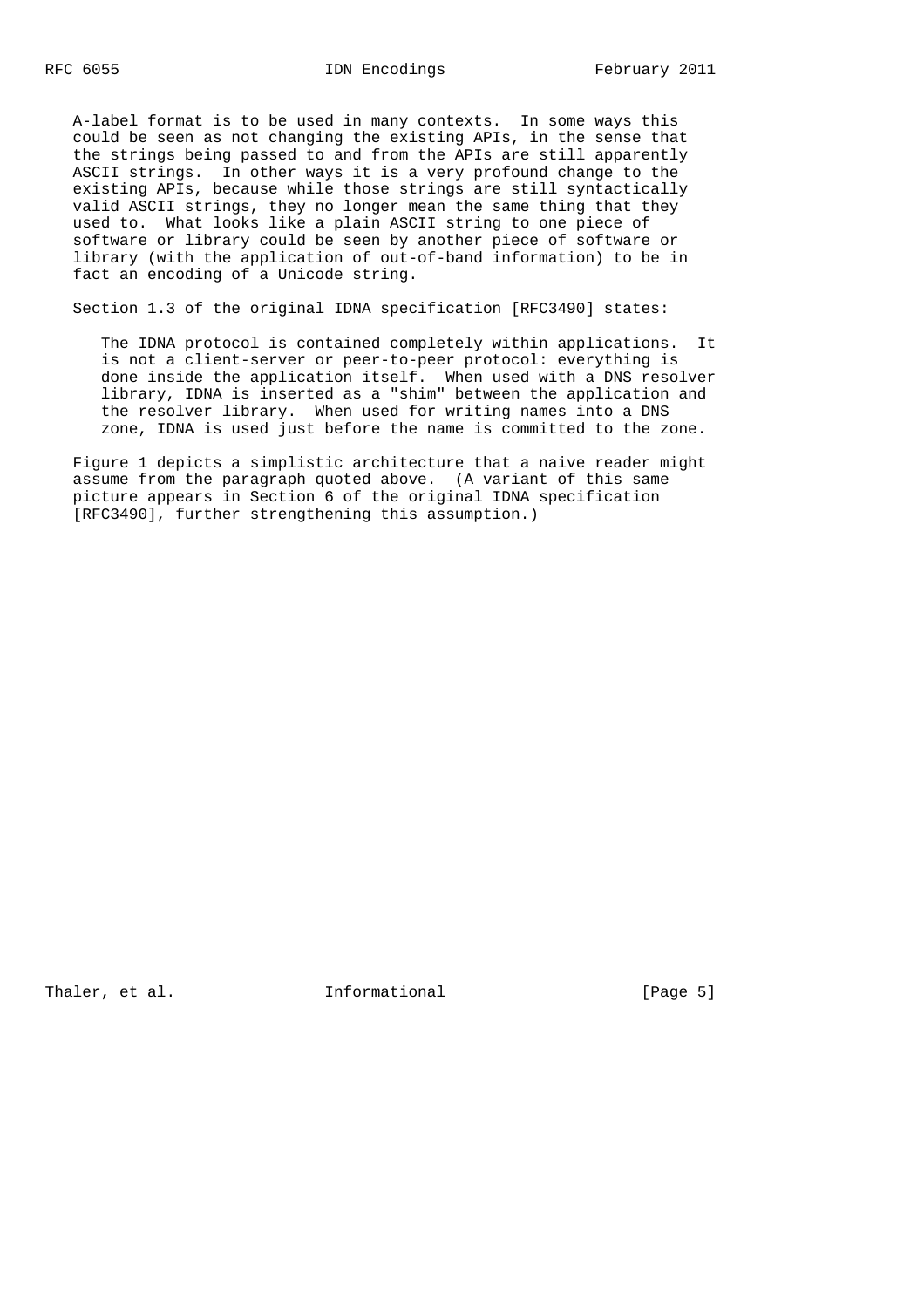

Simplistic Architecture

#### Figure 1

 There are, however, two problems with this simplistic architecture that cause it to differ from reality.

 First, resolver APIs on Operating Systems (OSs) today (Mac OS, Windows, Linux, etc.) are not DNS-specific. They typically provide a layer of indirection so that the application can work independent of the name resolution mechanism, which could be DNS, mDNS [DNS-MULTICAST], LLMNR [RFC4795], NetBIOS-over-TCP [RFC1001][RFC1002], hosts table [RFC0952], NIS [NIS], or anything else. For example, "Basic Socket Interface Extensions for IPv6" [RFC3493] specifies the getaddrinfo() API and contains many phrases like "For example, when using the DNS" and "any type of name resolution service (for example, the DNS)". Importantly, DNS is mentioned only as an example, and the application has no knowledge as to whether DNS or some other protocol will be used.

 Second, even with the DNS protocol, private namespaces (sometimes including private uses of the DNS) do not necessarily use the same character set encoding scheme as the public Internet namespace.

Thaler, et al. The Informational (Page 6)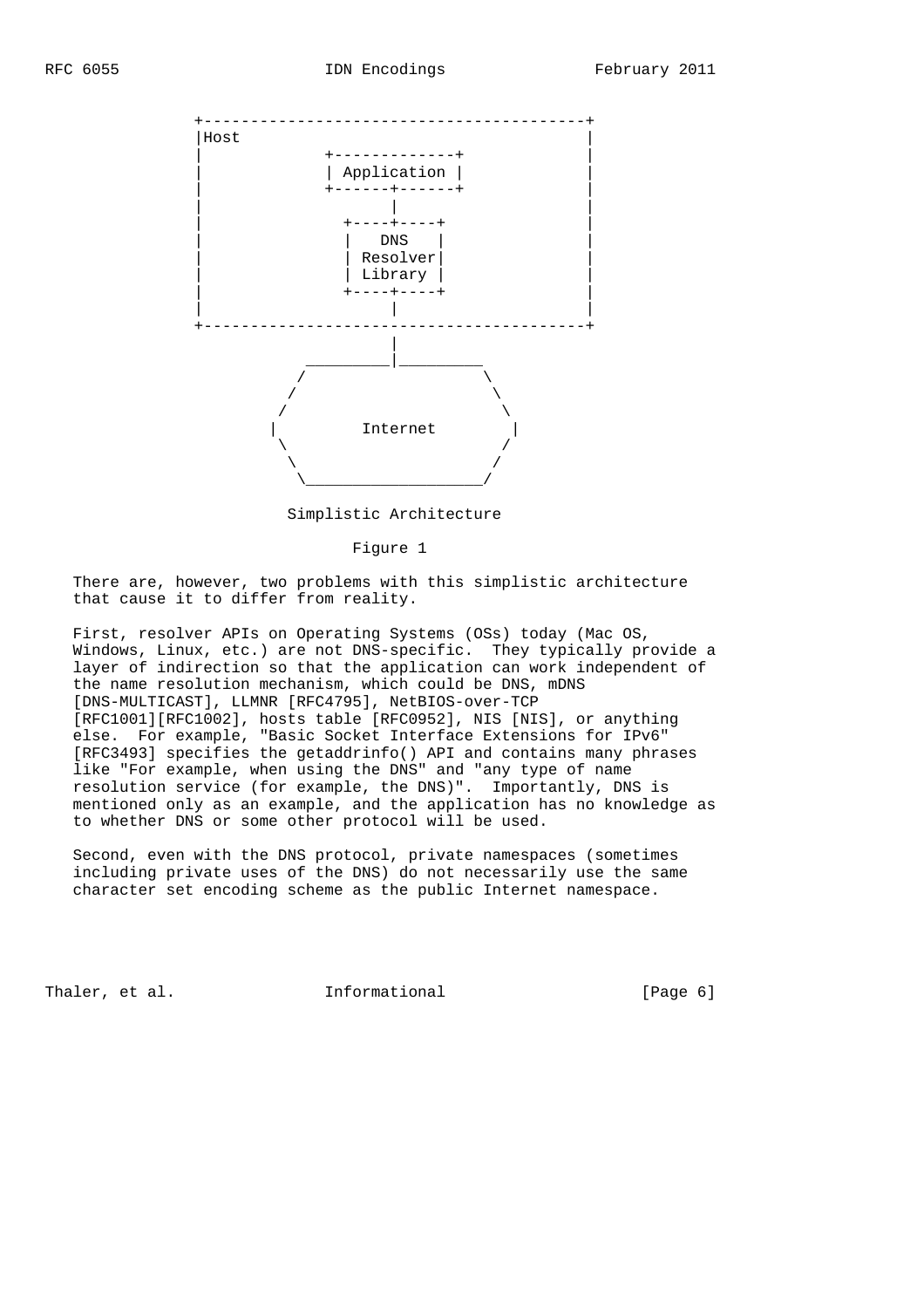We will discuss each of the above issues in subsequent sections. For reference, Figure 2 depicts a more realistic architecture on typical hosts today (which don't have IDNA inserted as a shim immediately above the DNS resolver library). More generally, the host may be attached to one or more local networks, each of which may or may not be connected to the public Internet and may or may not have a private namespace.



Realistic Architecture

Figure 2

Thaler, et al. 1nformational [Page 7]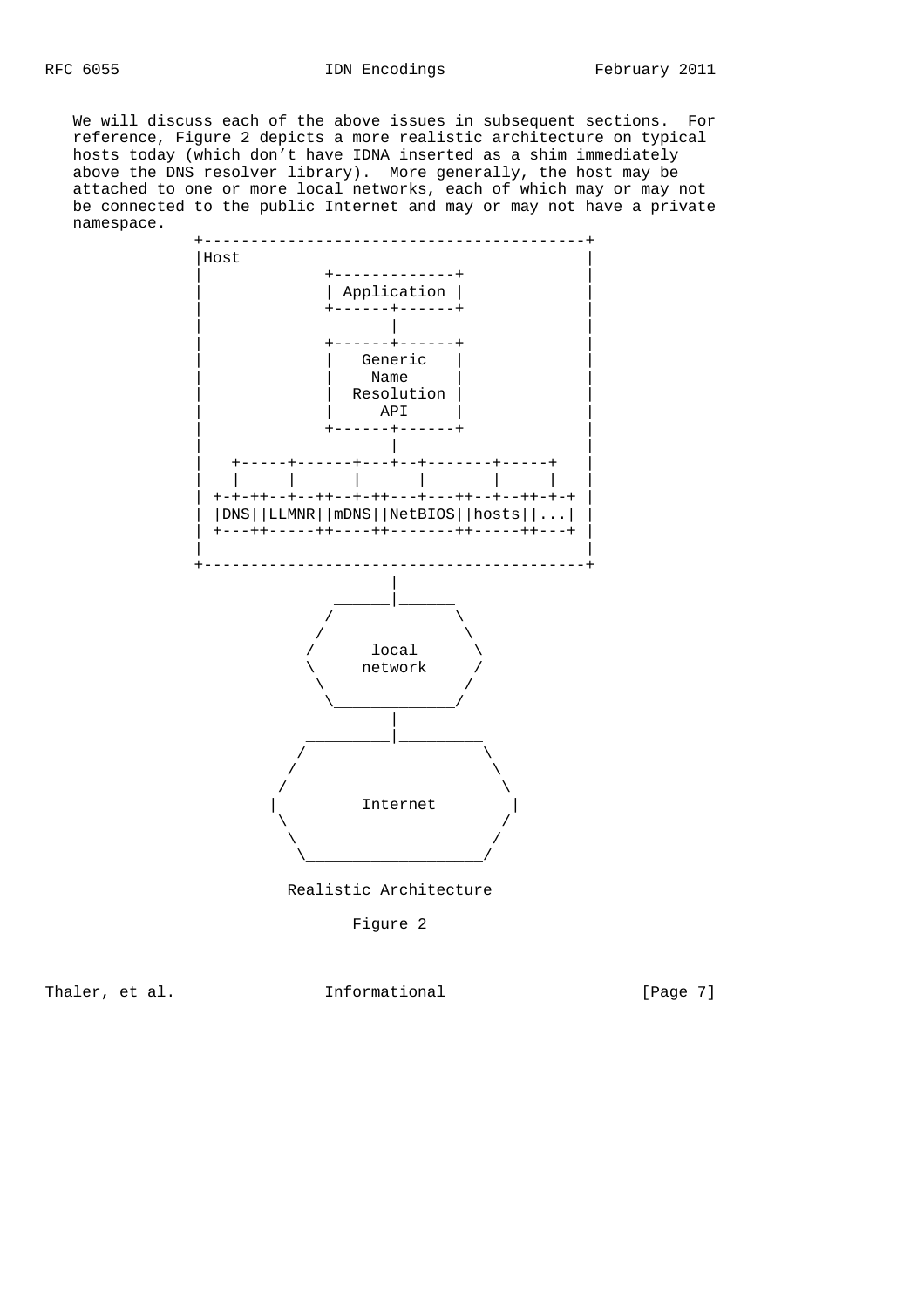### 1.1. APIs

 Section 6.2 of the original IDNA specification [RFC3490] states (where ToASCII and ToUnicode below refer to conversions using the Punycode algorithm):

 It is expected that new versions of the resolver libraries in the future will be able to accept domain names in other charsets than ASCII, and application developers might one day pass not only domain names in Unicode, but also in local script to a new API for the resolver libraries in the operating system. Thus the ToASCII and ToUnicode operations might be performed inside these new versions of the resolver libraries.

 Resolver APIs such as getaddrinfo() and its predecessor gethostbyname() were defined to accept C-Language "char \*" arguments, meaning they accept a string of bytes, terminated with a NULL (0) byte. Because of the use of a NULL octet as a string terminator, this is sufficient for ASCII strings (including A-labels) and even ISO-2022-JP [RFC1468] and UTF-8 strings (unless an implementation artificially precludes them), but not UTF-16 or UTF-32 strings because a NULL octet could appear in the middle of strings using these encodings. Several operating systems historically used in Japan will accept (and expect) ISO-2022-JP strings in such APIs. Some platforms used worldwide also have new versions of the APIs (e.g., GetAddrInfoW() on Windows) that accept other encoding schemes such as UTF-16.

 It is worth noting that an API using C-Language "char \*" arguments can distinguish between conventional ASCII "hostname" labels, A-labels, ISO-2022-JP, and UTF-8 labels in names if the coding is known to be one of those four, and the label is intact (no lost or mangled characters). If a stateful encoding like ISO-2022-JP is used, applications extracting labels from text must take special precautions to be sure that the appropriate state-setting characters are included in the string passed to the API.

 An example method for distinguishing among such codings is as follows:

- o if the label contains an ESC (0x1B) byte, the label is ISO-2022-JP; otherwise,
- o if any byte in the label has the high bit set, the label is UTF-8; otherwise,
- o if the label starts with "xn--", then it is presumed to be an A-label; otherwise,

Thaler, et al. 1nformational 1999 [Page 8]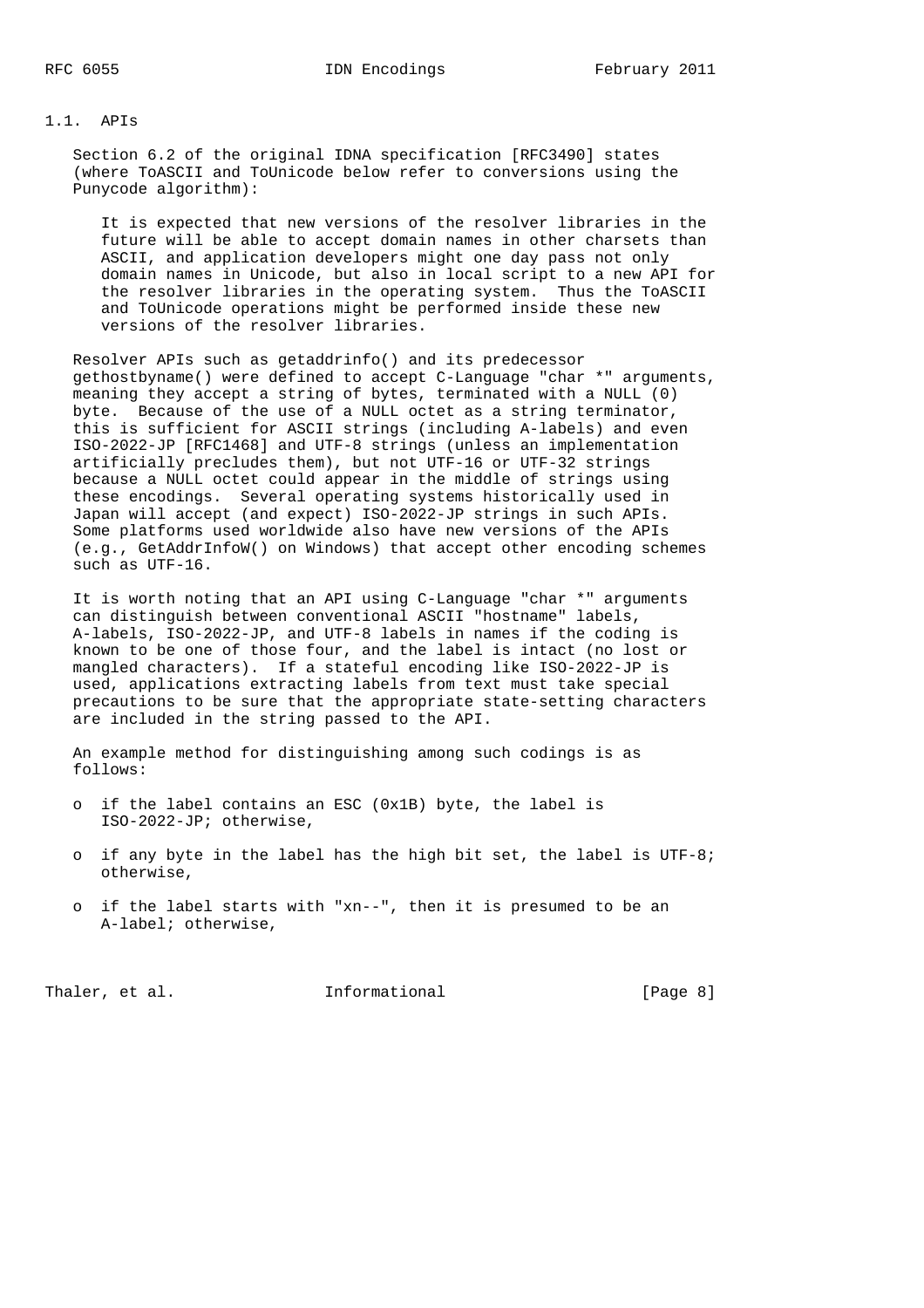o the label is ASCII (and therefore, by definition, the label is also UTF-8, since ASCII is a subset of UTF-8).

 Again this assumes that ASCII labels never start with "xn--", and also that UTF-8 strings never contain an ESC character. Also the above is merely an illustration; UTF-8 can be detected and distinguished from other 8-bit encodings with good accuracy [MJD].

 It is more difficult or impossible to distinguish the ISO 8859 character sets [ISO8859] from each other, because they differ in up to about 90 characters that have exactly the same encodings, and a short string is very unlikely to contain enough characters to allow a receiver to deduce the character set. Similarly, it is not possible in general to distinguish between ISO-2022-JP and any other encoding based on ISO 2022 code table switching.

 Although it is possible (as in the example above) to distinguish some encodings when not explicitly specified, it is cleaner to have the encodings specified explicitly, such as specifying UTF-16 for GetAddrInfoW(), or specifying explicitly which APIs expect UTF-8 strings.

## 2. Use of Non-DNS Protocols

 As noted earlier, typical name resolution libraries are not DNS-specific. Furthermore, some protocols are defined to use encoding forms other than IDNA A-labels. For example, mDNS [DNS-MULTICAST] specifies that UTF-8 be used. Indeed, the IETF policy on character sets and languages [RFC2277] (which followed the 1996 IAB-sponsored workshop [RFC2130]) states:

 Protocols MUST be able to use the UTF-8 charset, which consists of the ISO 10646 coded character set combined with the UTF-8 character encoding scheme, as defined in [10646] Annex R (published in Amendment 2), for all text.

 Protocols MAY specify, in addition, how to use other charsets or other character encoding schemes for ISO 10646, such as UTF-16, but lack of an ability to use UTF-8 is a violation of this policy; such a violation would need a variance procedure ([BCP9] section 9) with clear and solid justification in the protocol specification document before being entered into or advanced upon the standards track.

 For existing protocols or protocols that move data from existing datastores, support of other charsets, or even using a default other than UTF-8, may be a requirement. This is acceptable, but UTF-8 support MUST be possible.

Thaler, et al.  $\qquad \qquad$  Informational  $[Page 9]$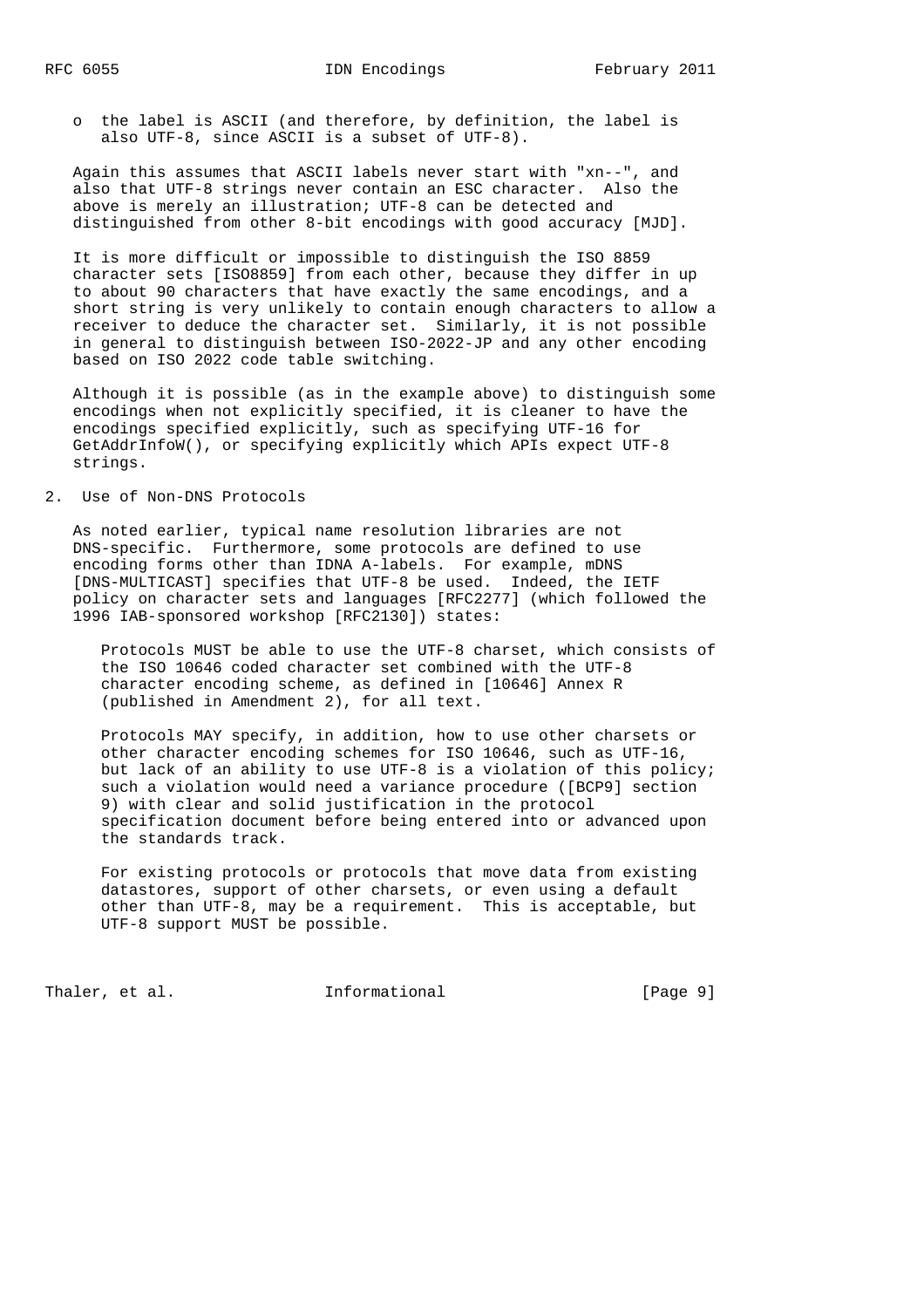Applications that convert an IDN to A-label form before calling getaddrinfo() will result in name resolution failures if the Punycode name is directly used in such protocols. Having libraries or protocols to convert from A-labels to the encoding scheme defined by the protocol (e.g., UTF-8) would require changes to APIs and/or servers, which IDNA was intended to avoid.

 As a result, applications that assume that non-ASCII names are resolved using the public DNS and blindly convert them to A-labels without knowledge of what protocol will be selected by the name resolution library, have problems. Furthermore, name resolution libraries often try multiple protocols until one succeeds, because they are defined to use a common namespace. For example, the hosts file [RFC0952], NetBIOS-over-TCP [RFC1001], and DNS [RFC1034], are all defined to be able to share a common syntax. This means that when an application passes a name to be resolved, resolution may in fact be attempted using multiple protocols, each with a potentially different encoding scheme. For this to work successfully, the name must be converted to the appropriate encoding scheme only after the choice is made to use that protocol. In general, this cannot be done by the application since the choice of protocol is not made by the application.

#### 3. Use of Non-ASCII in DNS

 A common misconception is that DNS only supports names that can be expressed using letters, digits, and hyphens.

 This misconception originally stems from the 1985 definition of an "Internet hostname" (and net, gateway, and domain name) for use in the "hosts" file [RFC0952]. An Internet hostname was defined therein as including only letters, digits, and hyphens, where uppercase and lowercase letters were to be treated as identical. The DNS specification [RFC1034], Section 3.5 entitled "Preferred name syntax" then repeated this definition in 1987, saying that this "syntax will result in fewer problems with many applications that use domain names (e.g., mail, TELNET)".

 The confusion was thus left as to whether the "preferred" name syntax was a mandatory restriction in DNS, or merely "preferred".

 The definition of an Internet hostname was updated in 1989 ([RFC1123], Section 2.1) to allow names starting with a digit. However, it did not address the increasing confusion as to whether all names in DNS are "hostnames", or whether a "hostname" is merely a special case of a DNS name.

Thaler, et al. 1nformational [Page 10]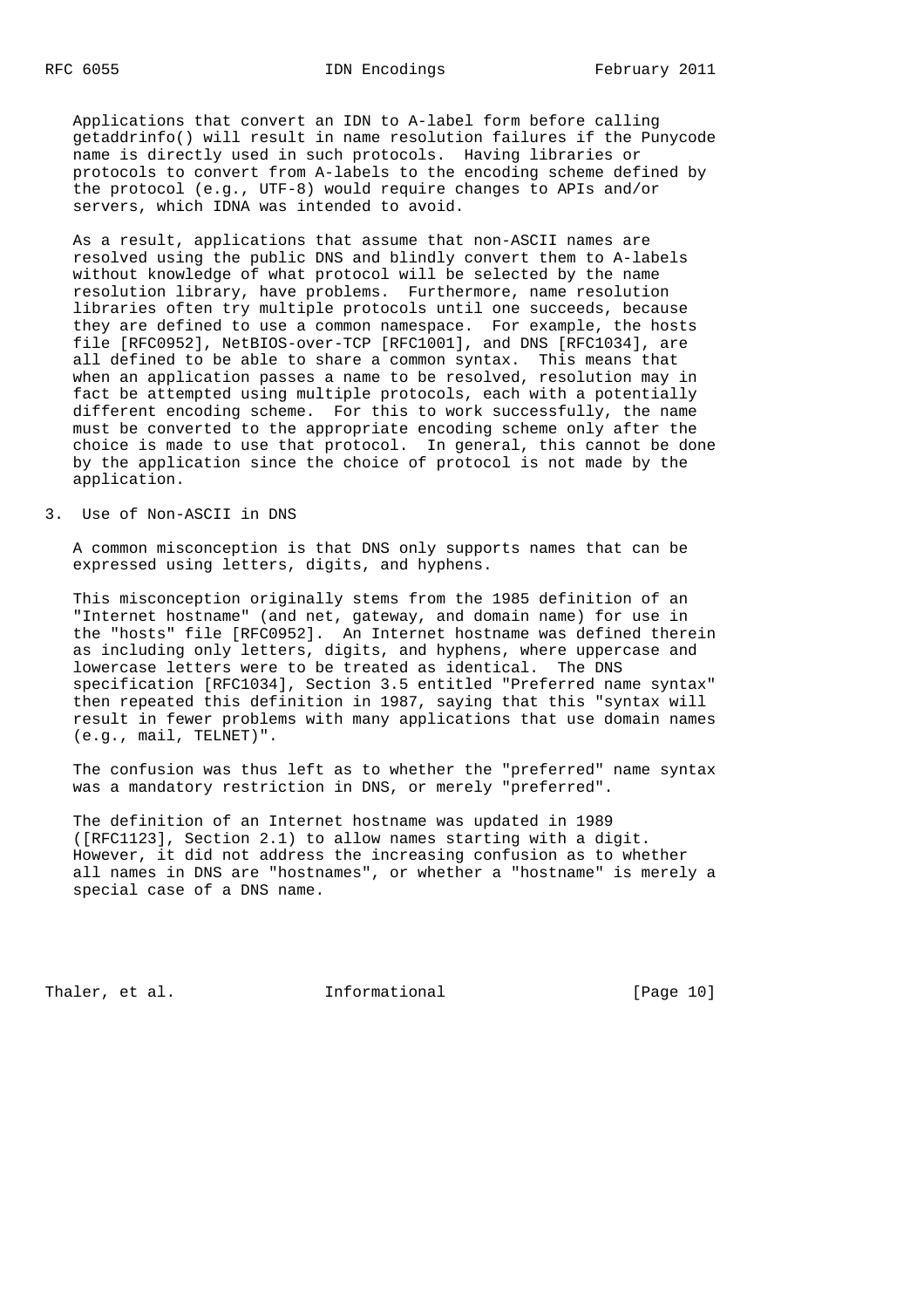By 1997, things had progressed to a state where it was necessary to clarify these areas of confusion. "Clarifications to the DNS Specification" [RFC2181], Section 11 states:

 The DNS itself places only one restriction on the particular labels that can be used to identify resource records. That one restriction relates to the length of the label and the full name. The length of any one label is limited to between 1 and 63 octets. A full domain name is limited to 255 octets (including the separators). The zero length full name is defined as representing the root of the DNS tree, and is typically written and displayed as ".". Those restrictions aside, any binary string whatever can be used as the label of any resource record. Similarly, any binary string can serve as the value of any record that includes a domain name as some or all of its value (SOA, NS, MX, PTR, CNAME, and any others that may be added). Implementations of the DNS protocols must not place any restrictions on the labels that can be used.

 Hence, it clarified that the restriction to letters, digits, and hyphens does not apply to DNS names in general, nor to records that include "domain names". Hence, the "preferred" name syntax described in the original DNS specification [RFC1034] is indeed merely "preferred", not mandatory.

 Since there is no restriction even to ASCII, let alone letter-digit hyphen use, DNS does not violate the subsequent IETF requirement to allow UTF-8 [RFC2277].

 Using UTF-16 or UTF-32 encoding, however, would not be ideal for use in DNS packets or C-Language "char \*" APIs because existing software already uses ASCII, and UTF-16 and UTF-32 strings can contain all-zero octets that existing software will interpret as the end of the string. To use UTF-16 or UTF-32, one would need some way of knowing whether the string was encoded using ASCII, UTF-16, or UTF-32, and indeed for UTF-16 or UTF-32 whether it was big-endian or little-endian encoding. In contrast, UTF-8 works well because any 7-bit ASCII string is also a UTF-8 string representing the same characters.

 If a private namespace is defined to use UTF-8 (and not other encodings such as UTF-16 or UTF-32), there's no need for a mechanism to know whether a string was encoded using ASCII or UTF-8, because (for any string that can be represented using ASCII) the representations are exactly the same. In other words, for any string that can be represented using ASCII, it doesn't matter whether it is interpreted as ASCII or UTF-8 because both encodings are the same, and for any string that can't be represented using ASCII, it's

Thaler, et al. The informational Thaler, et al.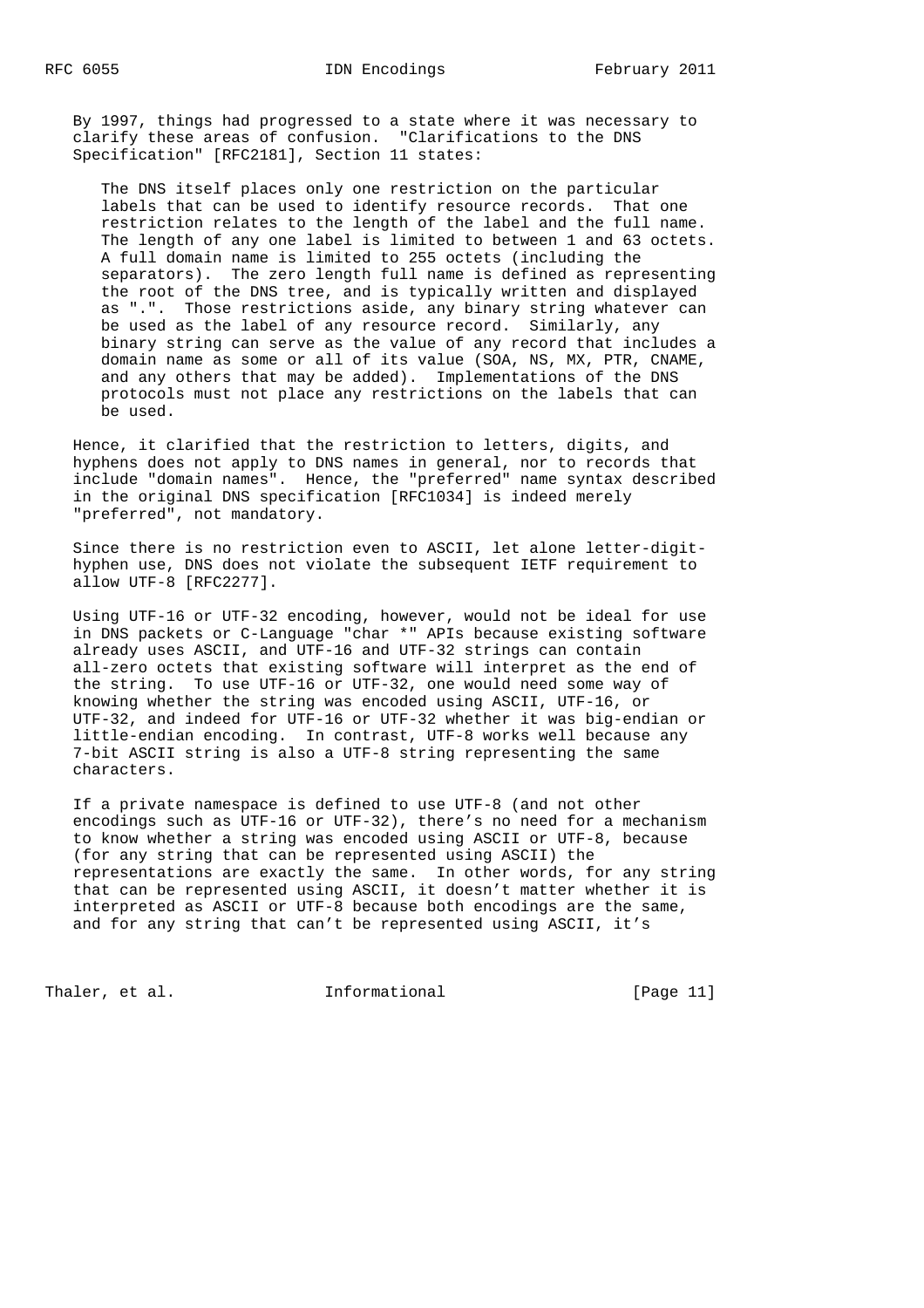obviously UTF-8. In addition, unlike UTF-16 and UTF-32, ASCII and UTF-8 are both byte-oriented encodings so the question of big-endian or little-endian encoding doesn't apply.

 While implementations of the DNS protocol must not place any restrictions on the labels that can be used, applications that use the DNS are free to impose whatever restrictions they like, and many have. The above rules permit a domain name label that contains unusual characters, such as embedded spaces, which many applications consider a bad idea. For example, the original specification [RFC0821] of the SMTP protocol [RFC5321] constrains the character set usable in email addresses. There is now an effort underway to define an extension to SMTP to support internationalized email addresses and headers. See the EAI framework [RFC4952] for more discussion on this topic.

 Shortly after the DNS Clarifications [RFC2181] and IETF character sets and languages policy [RFC2277] were published, the need for internationalized names within private namespaces (i.e., within enterprises) arose. The current (and past, predating IDNA and the prefixed ACE conventions) practice within enterprises that support other languages is to put UTF-8 names in their internal DNS servers in a private namespace. For example, "Using the UTF-8 Character Set in the Domain Name System" [UTF8-DNS] was first written in 1997, and was then widely deployed in Windows. The use of UTF-8 names in DNS was similarly implemented and deployed in Mac OS, simply by virtue of the fact that applications blindly passed UTF-8 strings to the name resolution APIs, the name resolution APIs blindly passed those UTF-8 strings to the DNS servers, and the DNS servers correctly answered those queries. From the user's point of view, everything worked properly without any special new code being written, except that ASCII is matched case-insensitively whereas UTF-8 is not (although some enterprise DNS servers reportedly attempt to do case-insensitive matching on UTF-8 within private namespaces, an action that causes other problems and violates a subsequent prohibition [RFC4343]). Within a private namespace, and especially in light of the IETF UTF-8 policy [RFC2277], it was reasonable to assume that binary strings were encoded in UTF-8.

 As implied earlier, there are also issues with mapping strings to some canonical form, independent of the encoding. Such issues are not discussed in detail in this document. They are discussed to some extent in, for example, Section 3 of "Unicode Format for Network Interchange" [RFC5198], and are left as opportunities for elaboration in other documents.

 A few years after UTF-8 was already in use in private namespaces in DNS, the strategy of using a reserved prefix and an ASCII-compatible

Thaler, et al. **Informational** [Page 12]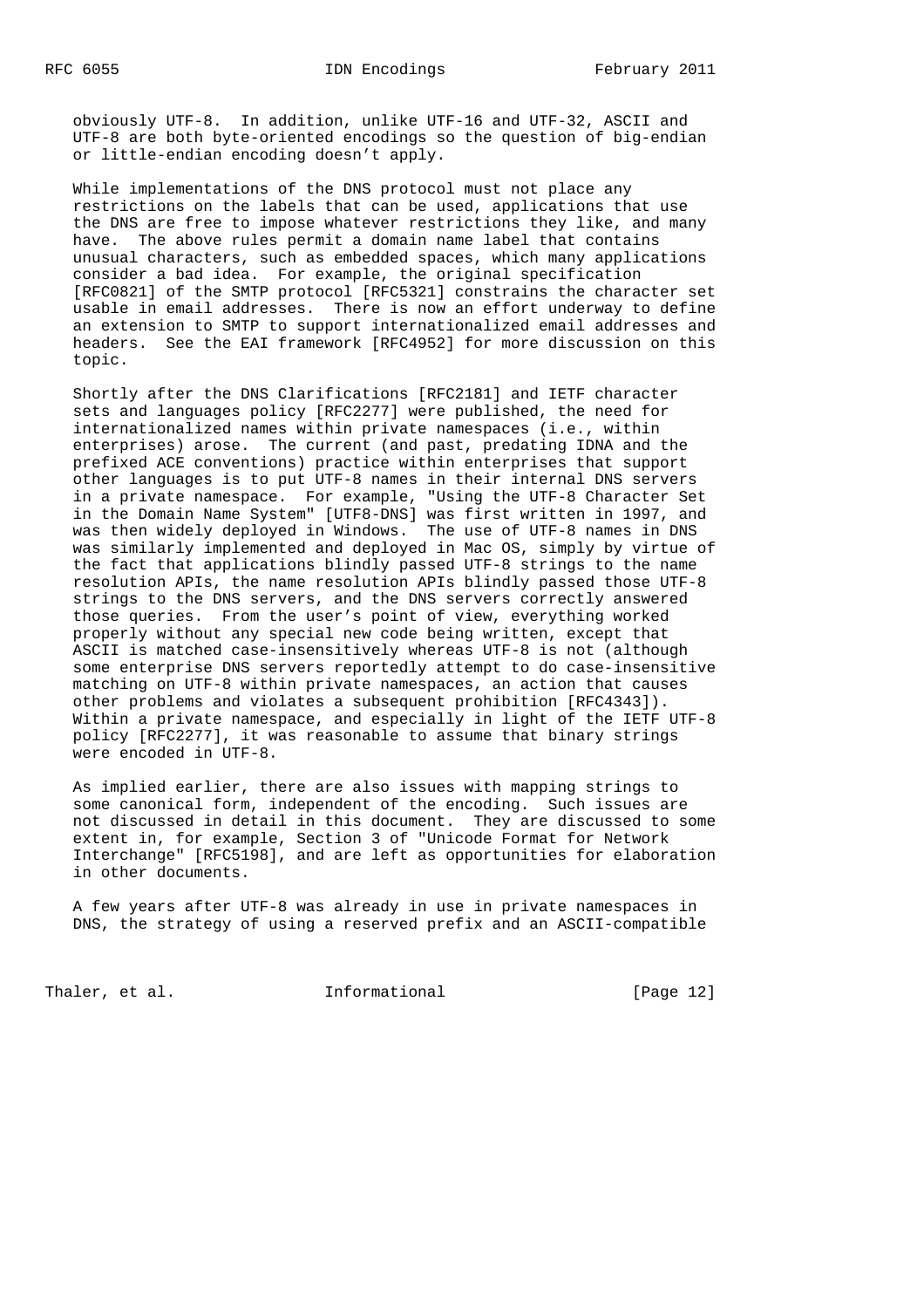encoding (ACE) was developed for IDNA. That strategy included the Punycode algorithm, which began to be developed (during the period from 2002 [IDN-PUNYCODE] to 2003 [RFC3492]) for use in the public DNS namespace. There were a number of reasons for this. One such reason the prefixed ACE strategy was selected for the public DNS namespace had to do with the fact that other encodings such as ISO 8859-1 were also in use in DNS and the various encodings were not necessarily distinguishable from each other. Another reason had to do with concerns about whether the details of IDNA, including the use of the Punycode algorithm, were an adequate solution to the problems that were posed. If either the Punycode algorithm or fundamental aspects of character handling were wrong, and had to be changed to something incompatible, it would be possible to switch to a new prefix or adopt another model entirely. Only the part of the public DNS namespace that starts a label with "xn--" would be polluted.

 Today the algorithm is seen as being about as good as it can realistically be, so moving to a different encoding (UTF-8 as suggested in this document) that can be viewed as "native" would not be as risky as it would have been in 2002.

 In any case, the publication of Punycode [RFC3492] and the dependencies on it in the IDNA Protocol document [RFC5891] and the earlier IDNA specification [RFC3490] thus resulted in having to use different encodings for different namespaces (where UTF-8 for private namespaces was already deployed). Hence, referring back to Figure 2, a different encoding scheme may be in use on the Internet vs. a local network.

 In general, a host may be connected to zero or more networks using private namespaces, plus potentially the public namespace. Applications that convert a U-label form IDN to an A-label before calling getaddrinfo() will incur name resolution failures if the name is actually registered in a private namespace in some other encoding (e.g., UTF-8). Having libraries or protocols convert from A-labels to the encoding used by a private namespace (e.g., UTF-8) would require changes to APIs and/or servers, which IDNA was intended to avoid.

 Also, a fully-qualified domain name (FQDN) to be resolved may be obtained directly from an application, or it may be composed by the DNS resolver itself from a single label obtained from an application by using a configured suffix search list, and the resulting FQDN may use multiple encodings in different labels. For more information on the suffix search list, see Section 6 of "Common DNS Implementation Errors and Suggested Fixes" [RFC1536], the DHCP Domain Search Option [RFC3397], and Section 4 of "DNS Configuration options for DHCPv6" [RFC3646].

Thaler, et al. 1nformational [Page 13]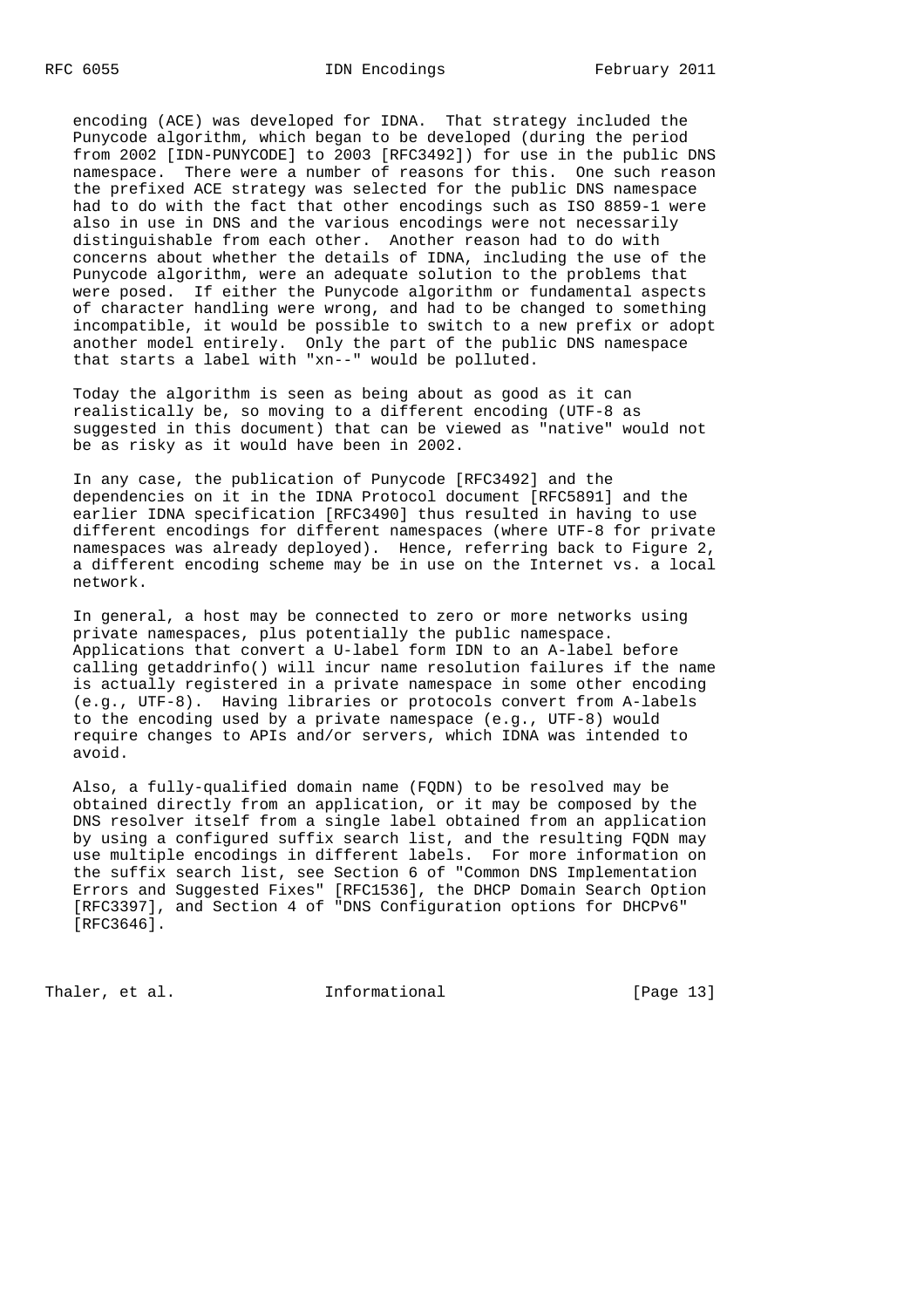As noted in Section 6 of "Common DNS Implementation Errors and Suggested Fixes" [RFC1536], the community has had bad experiences (e.g., security problems [RFC1535]) with "searching" for domain names by trying multiple variations or appending different suffixes. Such searching can yield inconsistent results depending on the order in which alternatives are tried. Nonetheless, the practice is widespread and must be considered.

 The practice of searching for names, whether by the use of a suffix search list or by searching in different namespaces, can yield inconsistent results. For example, even when a suffix search list is only used when an application provides a name containing no dots, two clients with different configured suffix search lists can get different answers, and the same client could get different answers at different times if it changes its configuration (e.g., when moving to another network). A deeper discussion of this topic is outside the scope of this document.

### 3.1. Examples

 Some examples of cases that can happen in existing implementations today (where {non-ASCII} below represents some user-entered non-ASCII string) are:

- o User types in  ${non-ASCII}$ .  ${non-ASCII}$ .com, and the application passes it, in the form of a UTF-8 string, to getaddrinfo() or gethostbyname() or equivalent.
	- 1. The DNS resolver passes the (UTF-8) string unmodified to a DNS server.
- o User types in {non-ASCII}.{non-ASCII}.com, and the application passes it to a name resolution API that accepts strings in some other encoding such as UTF-16, e.g., GetAddrInfoW() on Windows.
	- 1. The name resolution API decides to pass the string to DNS (and possibly other protocols).
	- 2. The DNS resolver converts the name from UTF-16 to UTF-8 and passes the query to a DNS server.
- o User types in {non-ASCII}.{non-ASCII}.com, but the application first converts it to A-label form such that the name that is passed to name resolution APIs is (say) xn--e1afmkfd.xn--80akhbyknj4f.com.
	- 1. The name resolution API decides to pass the string to DNS (and possibly other protocols).

Thaler, et al.  $I_n$  Informational [Page 14]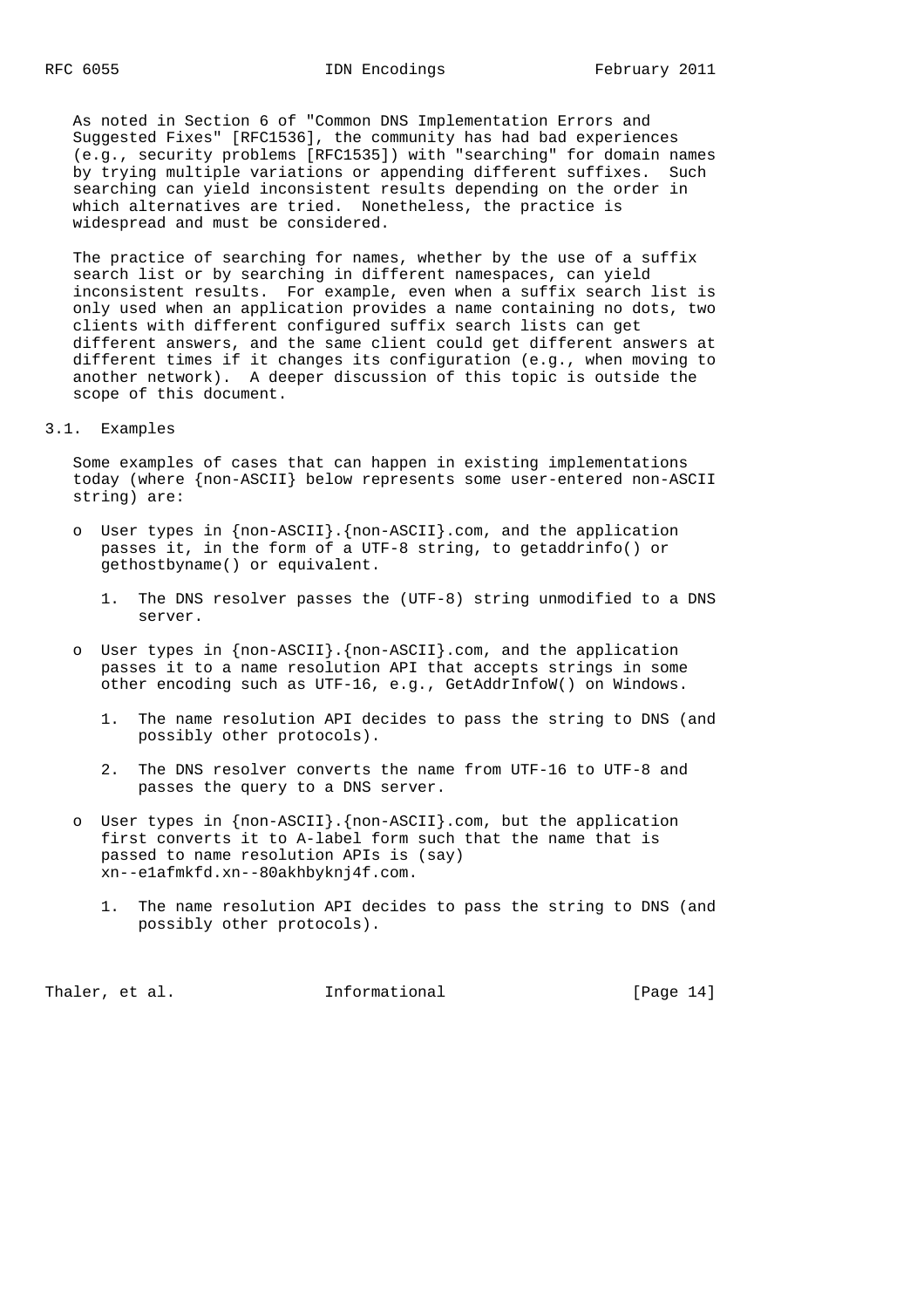- 2. The DNS resolver passes the string unmodified to a DNS server.
- 3. If the name is not found in DNS, the name resolution API decides to try another protocol, say mDNS.
- 4. The query goes out in mDNS, but since mDNS specified that names are to be registered in UTF-8, the name isn't found since it was encoded as an A-label in the query.
- User types in  ${non-ASCII}$ , and the application passes it, in the form of a UTF-8 string, to getaddrinfo() or equivalent.
	- 1. The name resolution API decides to pass the string to DNS (and possibly other protocols).
	- 2. The DNS resolver will append suffixes in the suffix search list, which may contain UTF-8 characters if the local network uses a private namespace.
	- 3. Each FQDN in turn will then be sent in a query to a DNS server, until one succeeds.
- o User types in {non-ASCII}, but the application first converts it to an A-label, such that the name that is passed to getaddrinfo() or equivalent is (say) xn--e1afmkfd.
	- 1. The name resolution API decides to pass the string to DNS (and possibly other protocols).
	- 2. The DNS stub resolver will append suffixes in the suffix search list, which may contain UTF-8 characters if the local network uses a private namespace, resulting in (say) xn--e1afmkfd.{non-ASCII}.com
	- 3. Each FQDN in turn will then be sent in a query to a DNS server, until one succeeds.
	- 4. Since the private namespace in this case uses UTF-8, the above queries fail, since the A-label version of the name was not registered in that namespace.
- o User types in {non-ASCII1}.{non-ASCII2}.{non-ASCII3}.com, where {non-ASCII3}.com is a public namespace using IDNA and A-labels, but {non-ASCII2}.{non-ASCII3}.com is a private namespace using UTF-8, which is accessible to the user. The application passes the name, in the form of a UTF-8 string, to getaddrinfo() or equivalent.

Thaler, et al. **Informational** [Page 15]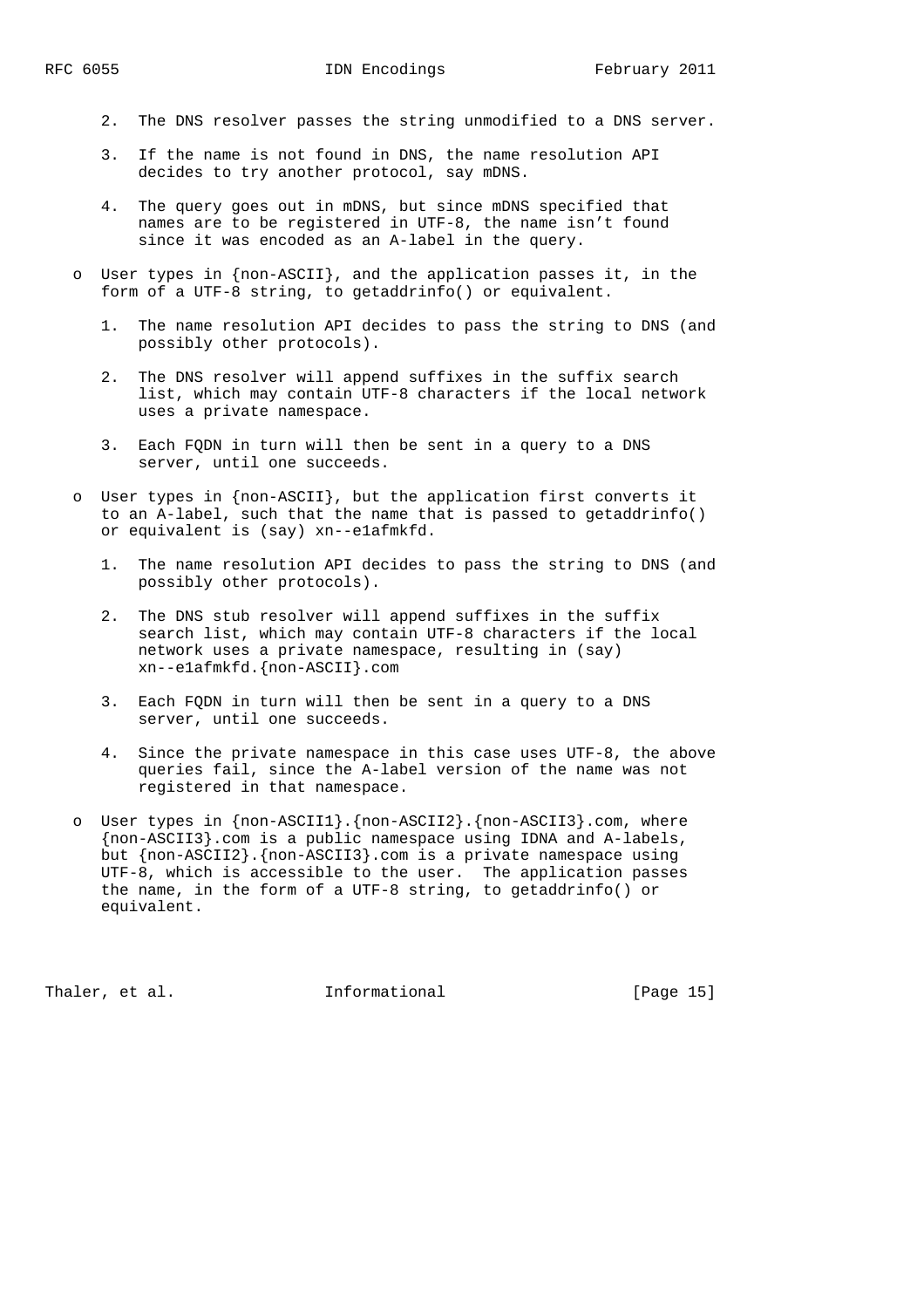- 1. The name resolution API decides to pass the string to DNS (and possibly other protocols).
- 2. The DNS resolver tries to locate the authoritative server, but fails the lookup because it cannot find a server for the UTF-8 encoding of {non-ASCII3}.com, even though it would have access to the private namespace. (To make this work, the private namespace would need to include the UTF-8 encoding of {non-ASCII3}.com.)

 When users use multiple applications, some of which do A-label conversion prior to passing a name to name resolution APIs, and some of which do not, odd behavior can result which at best violates the Principle of Least Surprise, and at worst can result in security vulnerabilities.

 First consider two competing applications, such as web browsers, that are designed to achieve the same task. If the user types the same name into each browser, one may successfully resolve the name (and hence access the desired content) because the encoding scheme is correct, while the other may fail name resolution because the encoding scheme is incorrect. Hence the issue can incent users to switch to another application (which in some cases means switching to an IDNA application, and in other cases means switching away from an IDNA application).

 Next consider two separate applications where one is designed to be launched from the other, for example a web browser launching a media player application when the link to a media file is clicked. If both types of content (web pages and media files in this example) are hosted at the same IDN in a private namespace, but one application converts to A-labels before calling name resolution APIs and the other does not, the user may be able to access a web page, click on the media file causing the media player to launch and attempt to retrieve the media file, which will then fail because the IDN encoding scheme was incorrect. Or even worse, if an attacker is able to register the same name in the other encoding scheme, the user may get the content from the attacker's machine. This is similar to a normal phishing attack, except that the two names represent exactly the same Unicode characters.

## 4. Recommendations

 On many platforms, the name resolution library will automatically use a variety of protocols to search a variety of namespaces, which might be using UTF-8 or other encodings. In addition, even when only the DNS protocol is used, in many operational environments, a private DNS

Thaler, et al. The Informational Thaler, et al.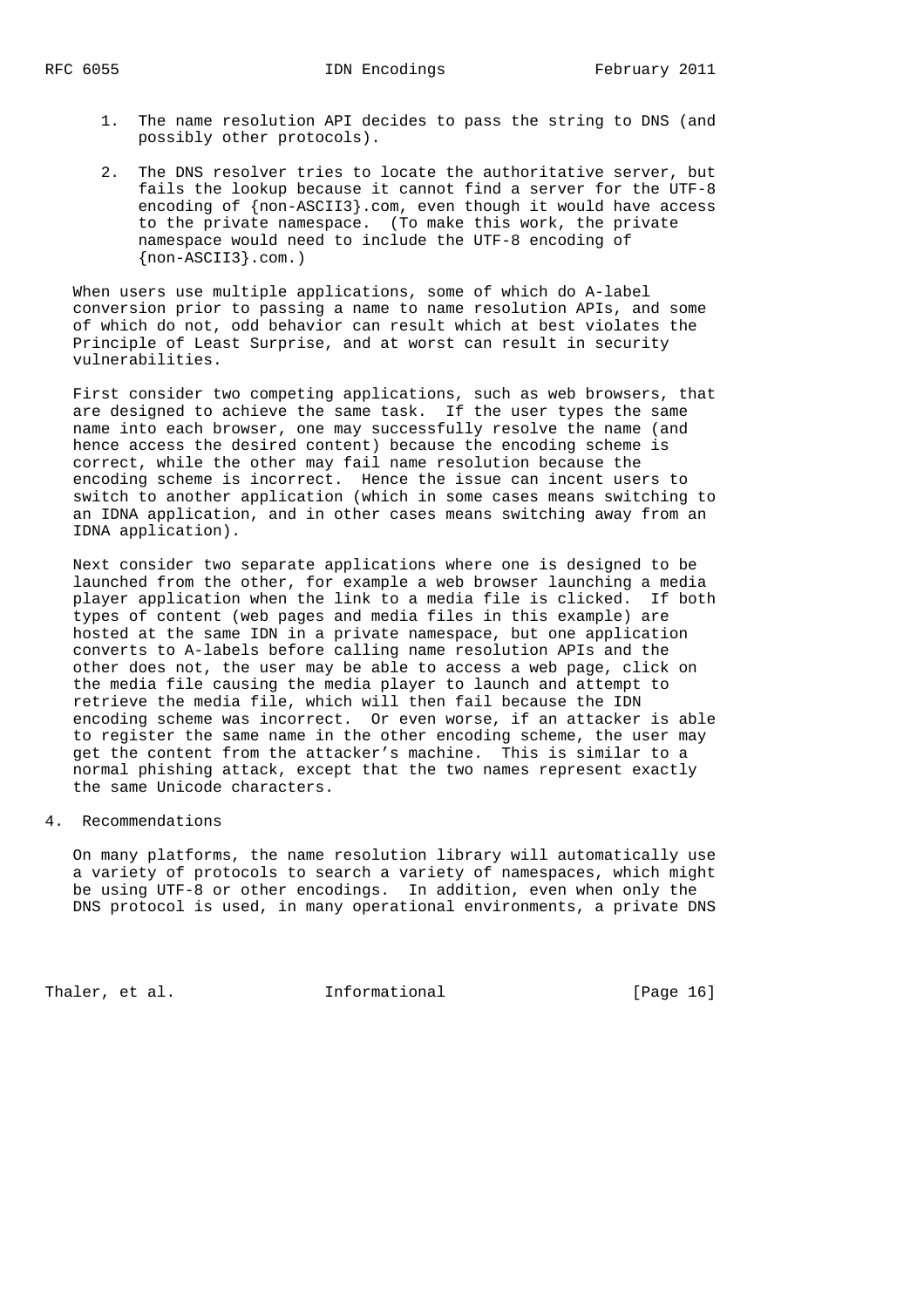namespace using UTF-8 is also deployed and is automatically searched by the name resolution library.

 As explained earlier, using multiple canonical formats, and multiple encodings in different protocols or even in different places in the same namespace creates problems. Because of this, and the fact that both IDNA A-labels and UTF-8 are in use as encoding mechanisms for domain names today, we make the recommendations described below.

 It is inappropriate for an application that calls a general-purpose name resolution library to convert a name to an A-label unless the application is absolutely certain that, in all environments where the application might be used, only the global DNS that uses IDNA A-labels actually will be used to resolve the name.

 Instead, conversion to A-label form, or any other special encoding required by a particular name-lookup protocol, should be done only by an entity that knows which protocol will be used (e.g., the DNS resolver, or getaddrinfo() upon deciding to pass the name to DNS), rather than by general applications that call protocol-independent name resolution APIs. (Of course, applications that store strings internally in a different format than that required by those APIs, need to convert strings from their own internal format to the format required by the API.) Similarly, even if an application can know that DNS is to be used, the conversion to A-labels should be done only by an entity that knows which part of the DNS namespace will be used.

 That is, a more intelligent DNS resolver would be more liberal in what it would accept from an application and be able to query for both a name in A-label form (e.g., over the Internet) and a UTF-8 name (e.g., over a corporate network with a private namespace) in case the server only recognizes one. However, we might also take into account that the various resolution behaviors discussed earlier could also occur with record updates (e.g., with Dynamic Update [RFC2136]), resulting in some names being registered in a local network's private namespace by applications doing conversion to A-labels, and other names being registered using UTF-8. Hence, a name might have to be queried with both encodings to be sure to succeed without changes to DNS servers.

 Similarly, a more intelligent stub resolver would also be more liberal in what it would accept from a response as the value of a record (e.g., PTR) in that it would accept either UTF-8 (U-labels in the case of IDNA) or A-labels and convert them to whatever encoding is used by the application APIs to return strings to applications.

Thaler, et al. **Informational** [Page 17]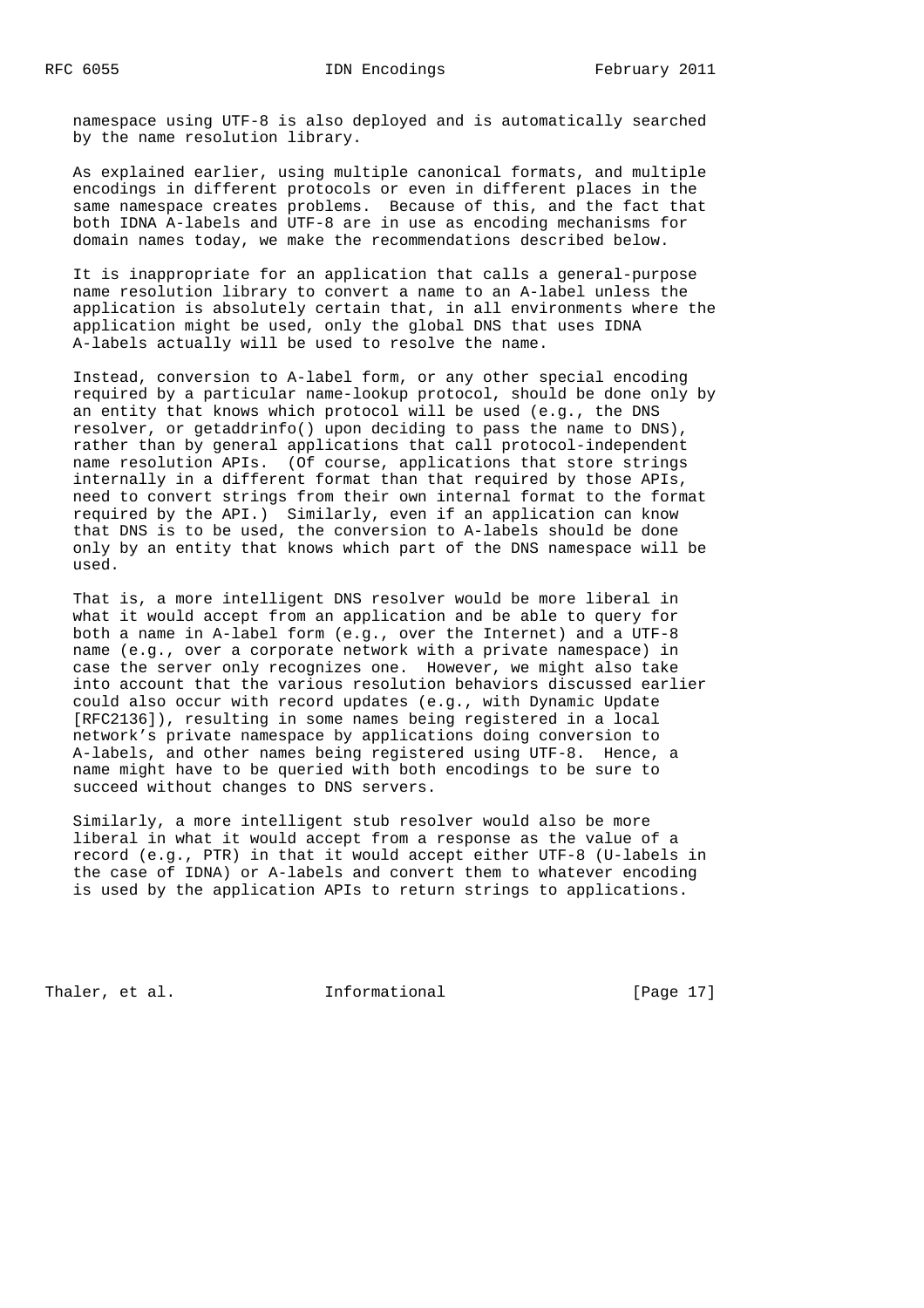Indeed the choice of conversion within the resolver libraries is consistent with the quote from Section 6.2 of the original IDNA specification [RFC3490] stating that conversion using the Punycode algorithm (i.e., to A-labels) "might be performed inside these new versions of the resolver libraries".

 That said, some application-layer protocols (e.g., EPP Domain Name Mapping [RFC5731]) are defined to use A-labels rather than simply using UTF-8 as recommended by the IETF character sets and languages policy [RFC2277]. In this case, an application may receive a string containing A-labels and want to pass it to name resolution APIs. Again the recommendation that a resolver library be more liberal in what it would accept from an application would mean that such a name would be accepted and re-encoded as needed, rather than requiring the application to do so.

 It is important that any APIs used by applications to pass names specify what encoding(s) the API uses. For example, GetAddrInfoW() on Windows specifies that it accepts UTF-16 and only UTF-16. In contrast, the original specification of getaddrinfo() [RFC3493] does not, and hence platforms vary in what they use (e.g., Mac OS uses UTF-8 whereas Windows uses Windows code pages).

 Finally, the question remains about what, if anything, a DNS server should do to handle cases where some existing applications or hosts do IDNA queries using A-labels within the local network using a private namespace, and other existing applications or hosts send UTF-8 queries. It is undesirable to store different records for different encodings of the same name, since this introduces the possibility for inconsistency between them. Instead, a new DNS server serving a private namespace using UTF-8 could potentially treat encoding-conversion in the same way as case-insensitive comparison which a DNS server is already required to do, as long the DNS server has some way to know what the encoding is. Two encodings are, in this sense, two representations of the same name, just as two case-different strings are. However, whereas case comparison of non-ASCII characters is complicated by ambiguities (as explained in the IAB's Review and Recommendations for Internationalized Domain Names [RFC4690]), encoding conversion between A-labels and U-labels is unambiguous.

# 5. Security Considerations

 Having applications convert names to prefixed ACE format (A-labels) before calling name resolution can result in security vulnerabilities. If the name is resolved by protocols or in zones for which records are registered using other encoding schemes, an attacker can claim the A-label version of the same name and hence

Thaler, et al. The Informational Thaler, et al.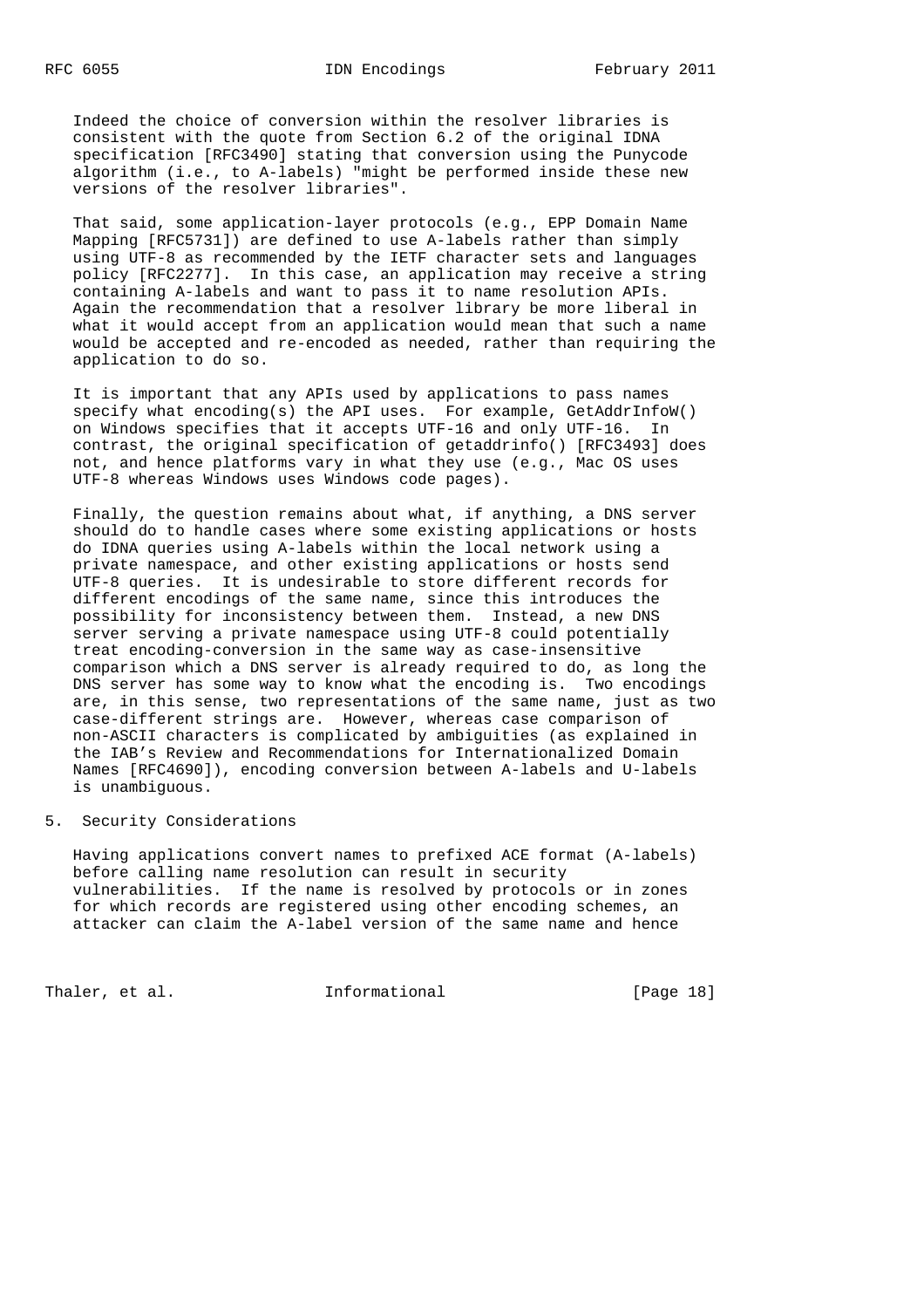trick the victim into accessing a different destination. This can be done for any non-ASCII name, even when there is no possible confusion due to case, language, or other issues. Other types of confusion beyond those resulting simply from the choice of encoding scheme are discussed in "Review and Recommendations for IDNs" [RFC4690].

 Designers and users of encodings that represent Unicode strings in terms of ASCII should also consider whether trademark protection or phishing are issues, e.g., if one name would be encoded in a way that would be naturally associated with another organization or product.

6. Acknowledgements

 The authors wish to thank Patrik Faltstrom, Martin Duerst, JFC Morfin, Ran Atkinson, S. Moonesamy, Paul Hoffman, and Stephane Bortzmeyer for their careful review and helpful suggestions. It is also interesting to note that none of the first three individuals' names above can be spelled out and written correctly in ASCII text. Furthermore, one of the IAB member's names below (Andrei Robachevsky) cannot be written in the script as it appears on his birth certificate.

7. IAB Members at the Time of Approval

 Bernard Aboba Marcelo Bagnulo Ross Callon Spencer Dawkins Vijay Gill Russ Housley John Klensin Olaf Kolkman Danny McPherson Jon Peterson Andrei Robachevsky Dave Thaler Hannes Tschofenig

Thaler, et al.  $I_n$  Informational [Page 19]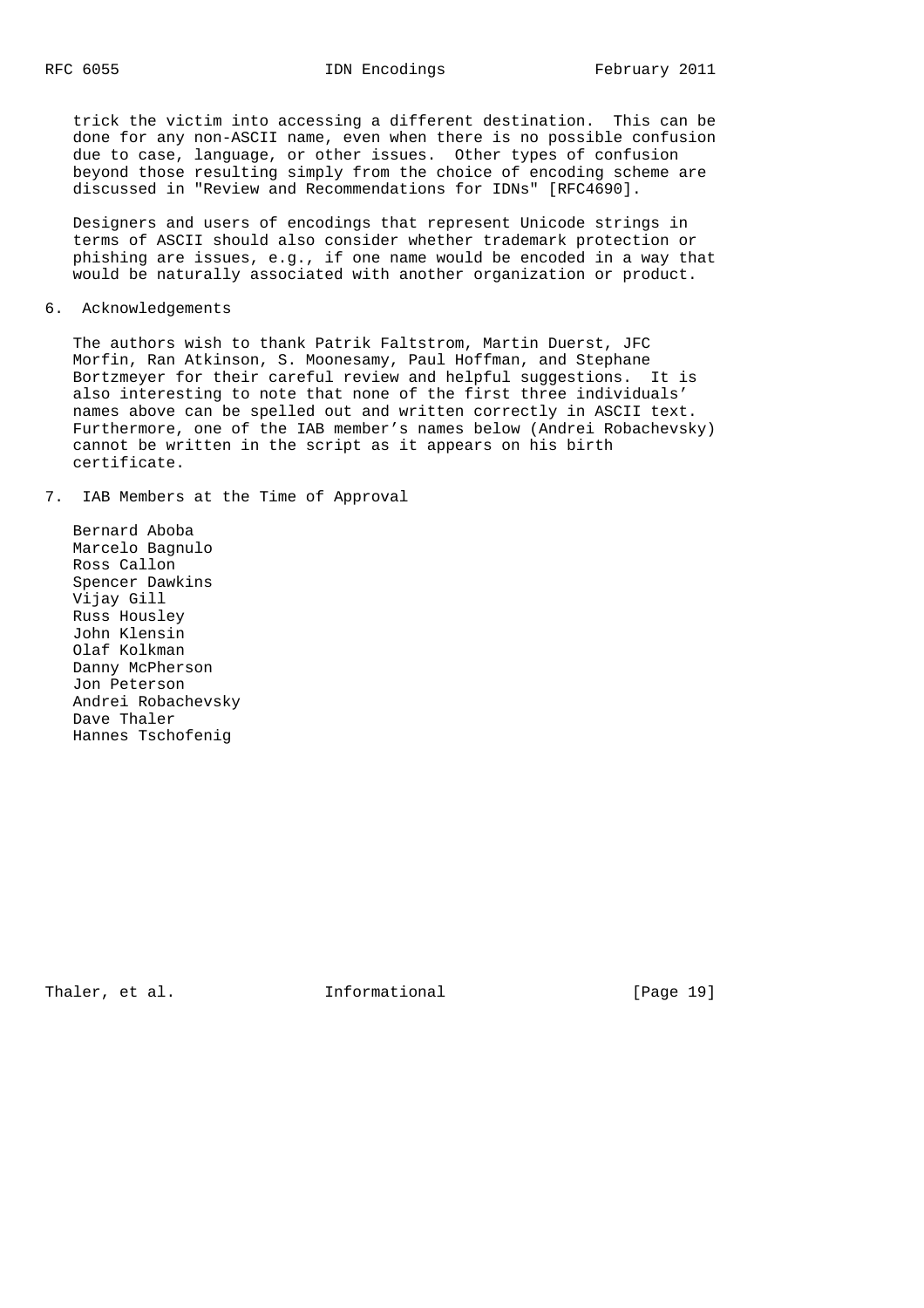### 8. References

- 8.1. Normative References
	- [10646] International Organization for Standardization, "Information Technology - Universal Multiple-octet coded Character Set (UCS)".

 ISO/IEC Standard 10646, comprised of ISO/IEC 10646- 1:2000, "Information technology -- Universal Multiple-Octet Coded Character Set (UCS) -- Part 1: Architecture and Basic Multilingual Plane", ISO/IEC 10646-2:2001, "Information technology -- Universal Multiple-Octet Coded Character Set (UCS) -- Part 2: Supplementary Planes" and ISO/IEC 10646- 1:2000/Amd 1:2002, "Mathematical symbols and other characters".

 [Unicode] The Unicode Consortium. The Unicode Standard, Version 5.1.0, defined by: "The Unicode Standard, Version 5.0", Boston, MA, Addison-Wesley, 2007, ISBN 0-321-48091-0, as amended by Unicode 5.1.0 (http://www.unicode.org/versions/Unicode5.1.0/).

### 8.2. Informative References

- [DNS-MULTICAST] Cheshire, S. and M. Krochmal, "Multicast DNS", Work in Progress, February 2011.
- [IDN-PUNYCODE] Costello, A., "Punycode version 0.3.3", Work in Progress, January 2002.
- [ISO8859] International Organization for Standardization, "Information technology -- 8-bit single-byte coded graphic character sets".

 ISO/IEC Standard 8859, comprised of ISO/IEC 8859- 1:1998, Part 1: Latin alphabet No. 1 - ISO/IEC 8859- 2:1999, Part 2: Latin alphabet No. 2 - ISO/IEC 8859- 3:1999, Part 3: Latin alphabet No. 3 - ISO/IEC 8859- 4:1998, Part 4: Latin alphabet No. 4 - ISO/IEC 8859- 5:1999, Part 5: Latin/Cyrillic alphabet - ISO/IEC 8859-6:1999, Part 6: Latin/Arabic alphabet - ISO/IEC 8859-7:2003, Part 7: Latin/Greek alphabet - ISO/IEC 8859-8:1999, Part 8: Latin/Hebrew alphabet - ISO/IEC 8859-9:1999, Part 9: Latin alphabet No. 5 - ISO/IEC 8859-10:1998, Part 10: Latin alphabet No. 6 - ISO/ IEC 8859-11:2001, Part 11: Latin/Thai alphabet - ISO/IEC 8859-13:1998, Part 13: Latin alphabet No. 7

Thaler, et al. **Informational** [Page 20]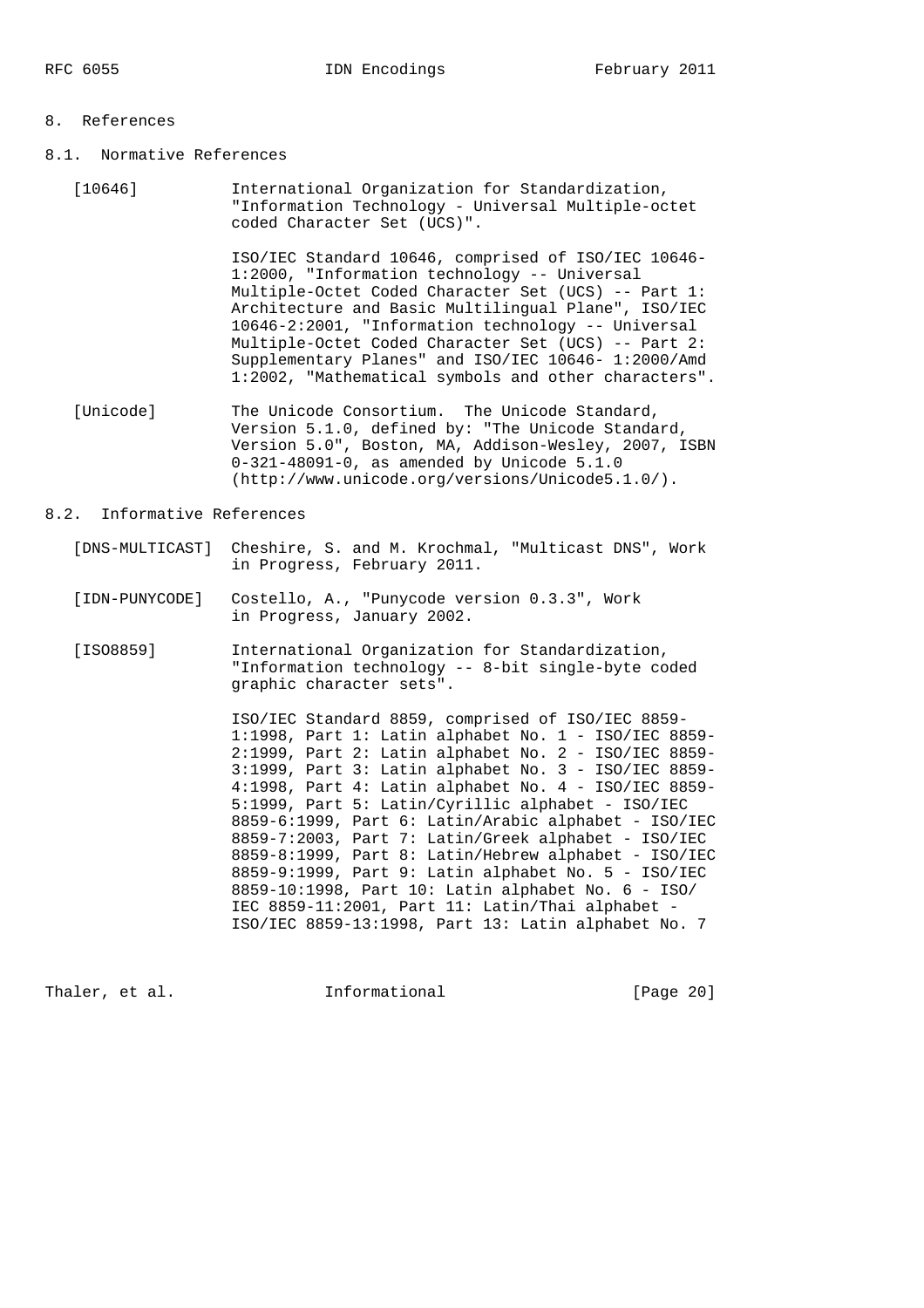- ISO/IEC 8859-14:1998, Part 14: Latin alphabet No. 8 (Celtic) - ISO/IEC 8859-15:1999, Part 15: Latin alphabet No. 9 - ISO/IEC 8859-16:2001, Part 16: Latin alphabet No. 10.

- [MJD] Duerst, M., "The Properties and Promizes of UTF-8", 11th International Unicode Conference, San Jose , September 1997, <http://www.ifi.unizh.ch/mml/ mduerst/papers/PDF/IUC11-UTF-8.pdf>.
- [NIS] Sun Microsystems, "System and Network Administration", March 1990.
- [RFC0821] Postel, J., "Simple Mail Transfer Protocol", STD 10, RFC 821, August 1982.
- [RFC0952] Harrenstien, K., Stahl, M., and E. Feinler, "DoD Internet host table specification", RFC 952, October 1985.
- [RFC1001] NetBIOS Working Group, "Protocol standard for a NetBIOS service on a TCP/UDP transport: Concepts and methods", STD 19, RFC 1001, March 1987.
- [RFC1002] NetBIOS Working Group, "Protocol standard for a NetBIOS service on a TCP/UDP transport: Detailed specifications", STD 19, RFC 1002, March 1987.
- [RFC1034] Mockapetris, P., "Domain names concepts and facilities", STD 13, RFC 1034, November 1987.
- [RFC1123] Braden, R., "Requirements for Internet Hosts Application and Support", STD 3, RFC 1123, October 1989.
- [RFC1468] Murai, J., Crispin, M., and E. van der Poel, "Japanese Character Encoding for Internet Messages", RFC 1468, June 1993.
- [RFC1535] Gavron, E., "A Security Problem and Proposed Correction With Widely Deployed DNS Software", RFC 1535, October 1993.
- [RFC1536] Kumar, A., Postel, J., Neuman, C., Danzig, P., and S. Miller, "Common DNS Implementation Errors and Suggested Fixes", RFC 1536, October 1993.

Thaler, et al. **Informational** [Page 21]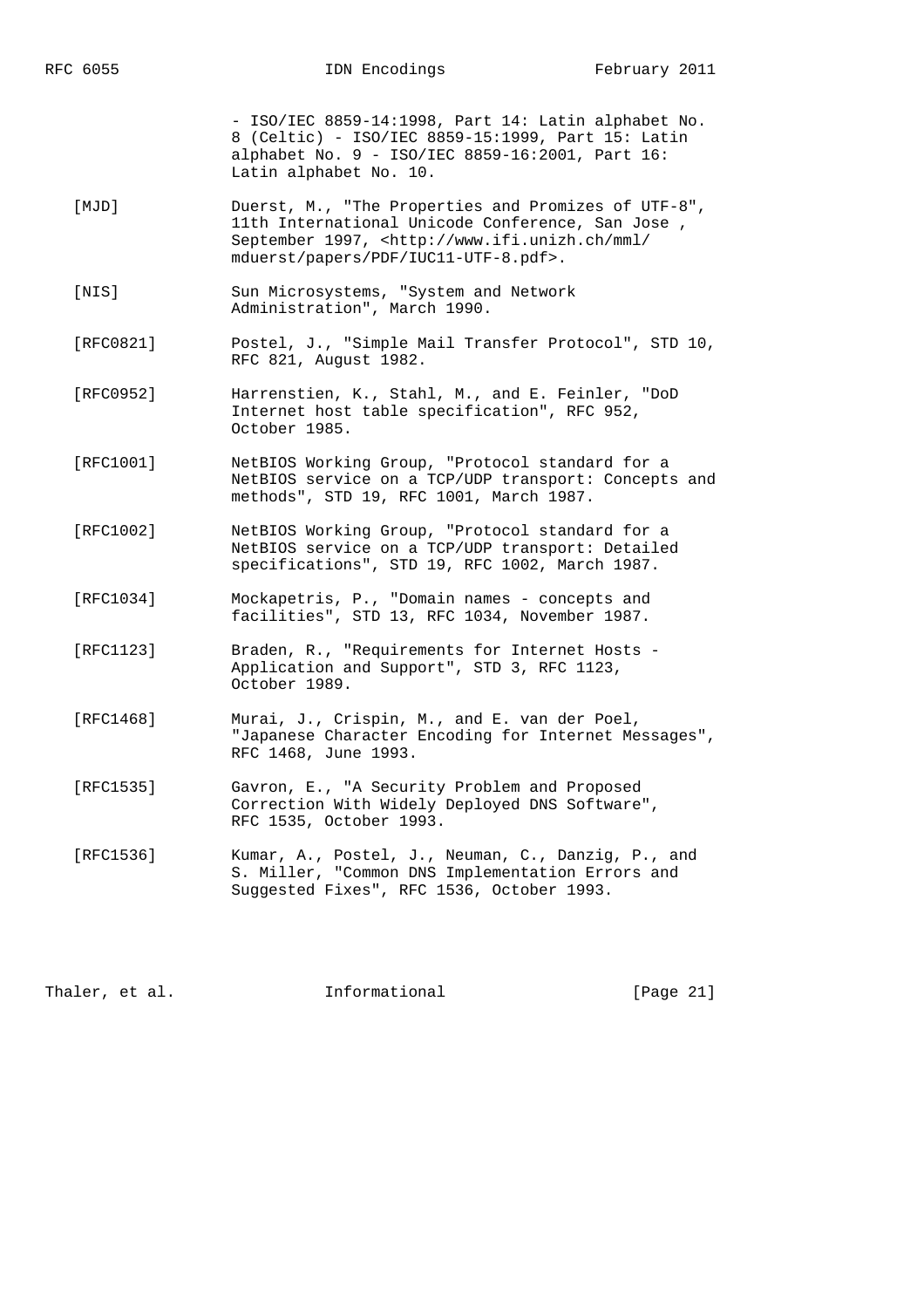- [RFC2130] Weider, C., Preston, C., Simonsen, K., Alvestrand, H., Atkinson, R., Crispin, M., and P. Svanberg, "The Report of the IAB Character Set Workshop held 29 February - 1 March, 1996", RFC 2130, April 1997.
- [RFC2136] Vixie, P., Thomson, S., Rekhter, Y., and J. Bound, "Dynamic Updates in the Domain Name System (DNS UPDATE)", RFC 2136, April 1997.
- [RFC2181] Elz, R. and R. Bush, "Clarifications to the DNS Specification", RFC 2181, July 1997.
- [RFC2277] Alvestrand, H., "IETF Policy on Character Sets and Languages", BCP 18, RFC 2277, January 1998.
- [RFC3397] Aboba, B. and S. Cheshire, "Dynamic Host Configuration Protocol (DHCP) Domain Search Option", RFC 3397, November 2002.
- [RFC3490] Faltstrom, P., Hoffman, P., and A. Costello, "Internationalizing Domain Names in Applications (IDNA)", RFC 3490, March 2003.
- [RFC3492] Costello, A., "Punycode: A Bootstring encoding of Unicode for Internationalized Domain Names in Applications (IDNA)", RFC 3492, March 2003.
- [RFC3493] Gilligan, R., Thomson, S., Bound, J., McCann, J., and W. Stevens, "Basic Socket Interface Extensions for IPv6", RFC 3493, February 2003.
- [RFC3629] Yergeau, F., "UTF-8, a transformation format of ISO 10646", STD 63, RFC 3629, November 2003.
- [RFC3646] Droms, R., "DNS Configuration options for Dynamic Host Configuration Protocol for IPv6 (DHCPv6)", RFC 3646, December 2003.
- [RFC4343] Eastlake, D., "Domain Name System (DNS) Case Insensitivity Clarification", RFC 4343, January 2006.
- [RFC4690] Klensin, J., Faltstrom, P., Karp, C., and IAB, "Review and Recommendations for Internationalized Domain Names (IDNs)", RFC 4690, September 2006.

Thaler, et al. **Informational** [Page 22]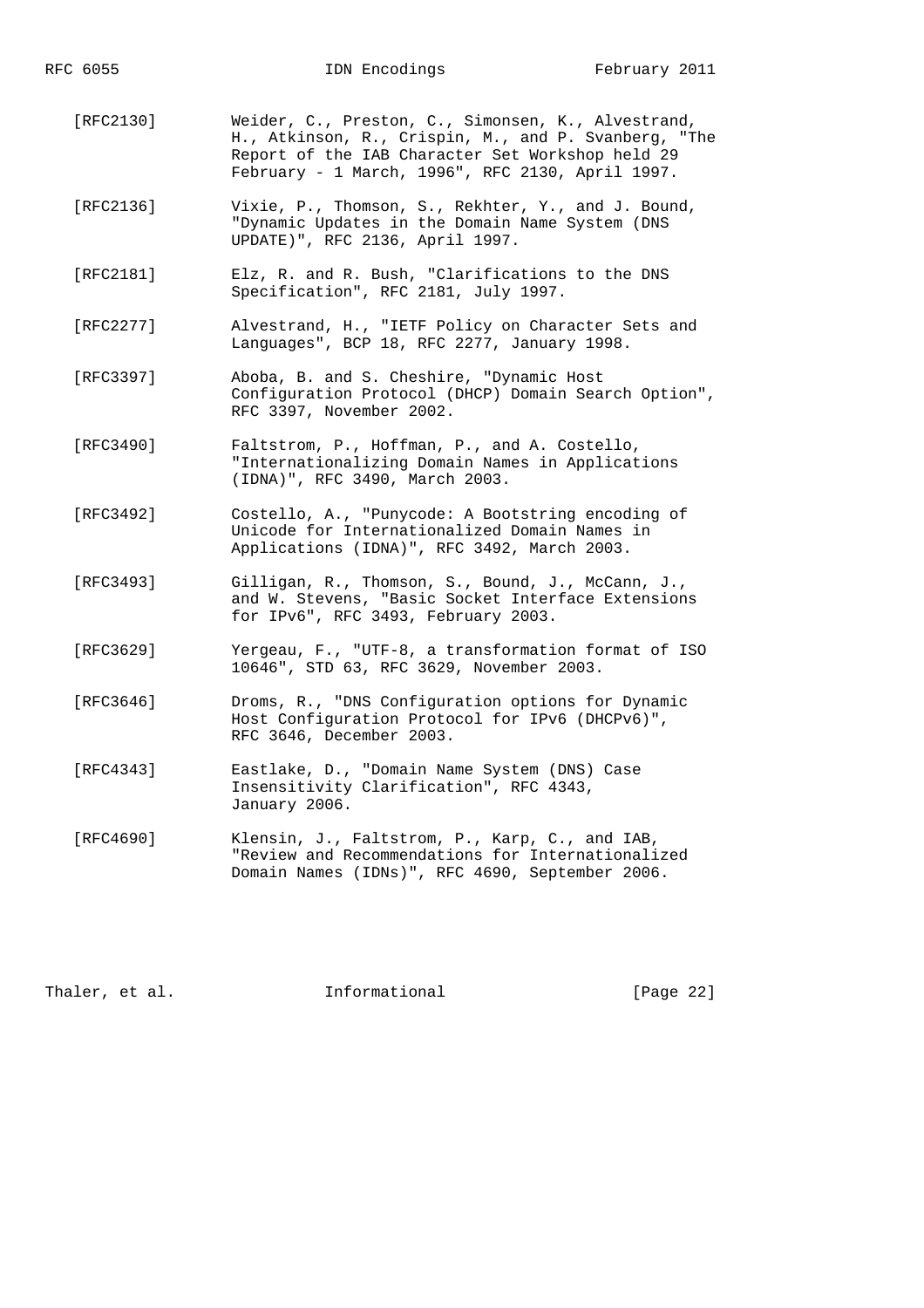- [RFC4795] Aboba, B., Thaler, D., and L. Esibov, "Link-local Multicast Name Resolution (LLMNR)", RFC 4795, January 2007.
- [RFC4952] Klensin, J. and Y. Ko, "Overview and Framework for Internationalized Email", RFC 4952, July 2007.
- [RFC5198] Klensin, J. and M. Padlipsky, "Unicode Format for Network Interchange", RFC 5198, March 2008.
- [RFC5321] Klensin, J., "Simple Mail Transfer Protocol", RFC 5321, October 2008.
- [RFC5731] Hollenbeck, S., "Extensible Provisioning Protocol (EPP) Domain Name Mapping", STD 69, RFC 5731, August 2009.
- [RFC5890] Klensin, J., "Internationalized Domain Names for Applications (IDNA): Definitions and Document Framework", RFC 5890, August 2010.
- [RFC5891] Klensin, J., "Internationalized Domain Names in Applications (IDNA): Protocol", RFC 5891, August 2010.
- [UTF8-DNS] Kwan, S. and J. Gilroy, "Using the UTF-8 Character Set in the Domain Name System", Work in Progress, November 1997.

Thaler, et al. **Informational** [Page 23]